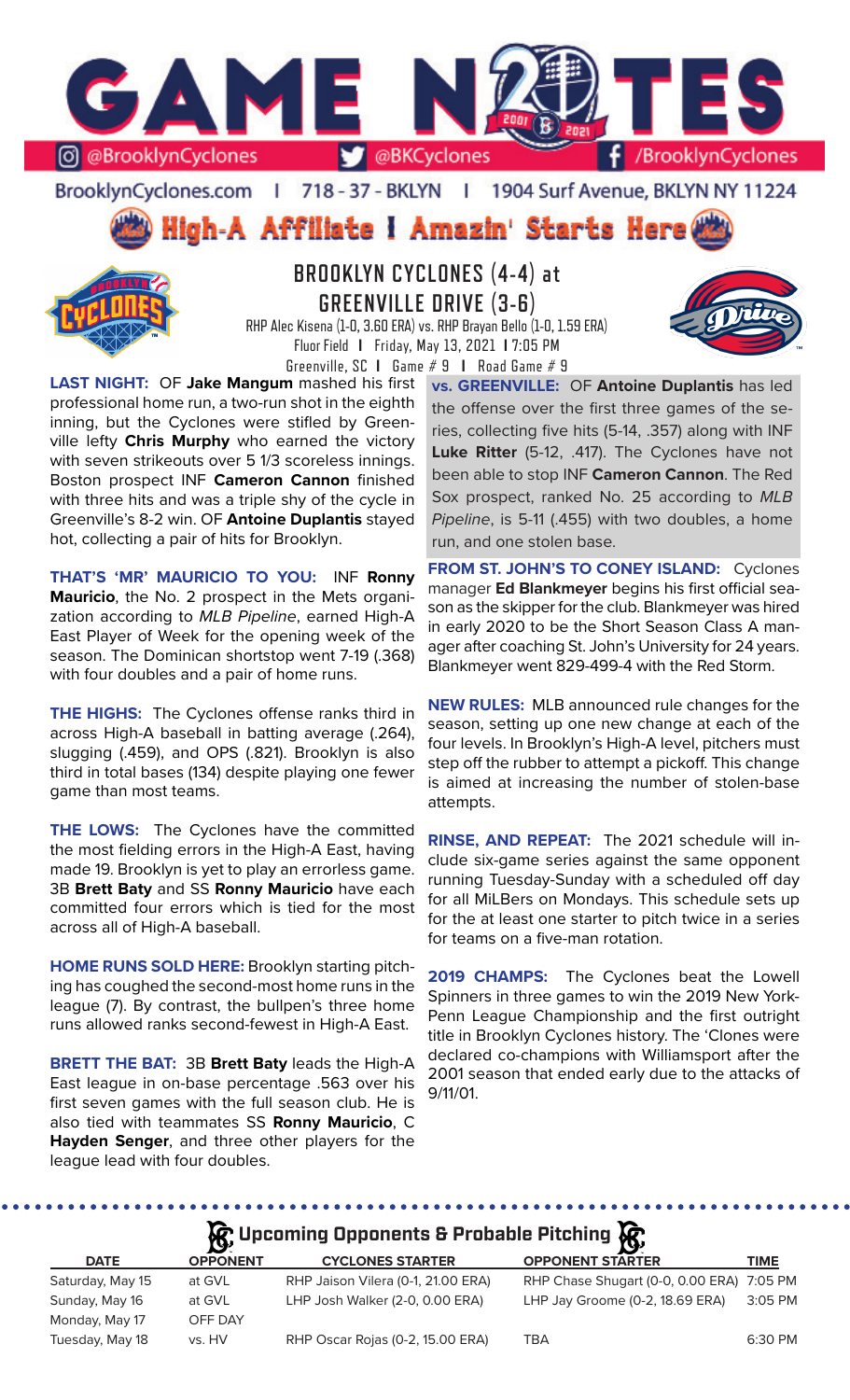| <b>MAY 14 AT GREENVILLE</b> | <b>STARTING PITCHER</b>         |                                                            | <b>PAGE 2</b> |
|-----------------------------|---------------------------------|------------------------------------------------------------|---------------|
|                             | #36                             | ALEC KISENA                                                | <b>RHP</b>    |
|                             | Height: 6-5                     | Weight: 275                                                |               |
|                             | Date of Birth: October 12, 1995 | Age: 25                                                    |               |
|                             | Hometown: Seattle, Washington   |                                                            |               |
|                             |                                 | How Obtained: Signed as a minor league free agent, 2/25/19 |               |
|                             |                                 | Drafted: 16th round pick of the Detroit Tigers in 2015     |               |
|                             |                                 | <b>College: Edmonds Community College (Washington)</b>     |               |

**LAST TIME OUT:** Alec Kisena struck out eight Tourists over five innings en route to a win, getting the Cyclones back on track after the team lost three straight games.

**BACK IN BKLYN:** Alec Kisena makes his second High-A start, and fourth High-A appearance, as a professional on Friday. Kisena made two relief appearances with Advanced-A St. Lucie in 2019. Kisena returns to the Cyclones where he pitched twice in 2019.

**GREET THE METS:** New York signed Kisena to a minor league deal in February 2019 after Kisena pitched for the Gateway Grizzlies in 2017 and 2018 in the Frontier League (independent)...Joined Low-A Columbia in late April.

**GATEWAY TO THE...EAST:** Combined to strike out 167 batters in 168.1 innings over 31 starts for the Grizzlies between 2017-18...Fanned 108 in 100.1 innings during his second season, putting together 9.7 strikeouts per nine.

**INJURY HISTORY:** Suffered a torn ACL during his time with the Detroit Tigers...Released by the organization during extended spring training in 2016.

**ORIGINS:** Drafted by the Tigers out of Edmonds Community College in 2015, pitching one season in the system with the GCL Tigers...Struck out 44 in 40 innings, posting a 2.25 ERA.

**SEATTLE START:** Grew up watching the Seattle Mariners with Randy Johnson and Edgar Martinez.

|                | G              | <b>ERA</b>     | ΙP       | н        | R              | <b>ER</b>      | <b>HR</b>      | <b>BB</b>      | ĸ         | <b>AVG</b> |
|----------------|----------------|----------------|----------|----------|----------------|----------------|----------------|----------------|-----------|------------|
| Home           |                |                |          |          |                |                |                |                |           |            |
| Road           | 1              | 3.60           | 5        | 4        | $\overline{2}$ | $\overline{2}$ | 1              | $\overline{2}$ | 8         | .222       |
| May            | 1              | 3.60           | 5        | 4        | $\overline{2}$ | $\overline{2}$ | 1              | $\overline{2}$ | 8         | .222       |
| June           |                |                |          |          |                |                |                |                |           |            |
| July           |                |                |          |          |                |                |                |                |           |            |
| August         |                |                |          |          |                |                |                |                |           |            |
| September      |                |                |          |          |                |                |                |                |           |            |
|                |                |                |          |          |                |                |                |                |           |            |
|                | PА             | R              | н        | 2B       | 3B             | <b>HR</b>      | <b>RBI</b>     | BB             | <b>SO</b> | <b>OPS</b> |
| vs. Left       | $\overline{7}$ | $\overline{2}$ | 1        | $\Omega$ | $\Omega$       | 1              | 2              | $\Omega$       | 1         | .714       |
| vs. Right      | 13             | $\Omega$       | 3        | $\Omega$ | $\Omega$       | $\Omega$       | 0              | $\overline{2}$ | 7         | .657       |
| <b>RISP</b>    | 1              | $\Omega$       | $\Omega$ | $\Omega$ | $\Omega$       | $\Omega$       | 0              | $\Omega$       | 1         | .000       |
| Team ahead     | 20             | $\overline{2}$ | 4        | O        | $\Omega$       | 1              | $\overline{2}$ | $\overline{2}$ | 8         | .689       |
| Team behind    | $\Omega$       | 0              | $\circ$  | $\Omega$ | $\Omega$       | $\Omega$       | 0              | $\Omega$       | $\circ$   | .000       |
| Ahead in count | 6              | O              | $\Omega$ | $\Omega$ | $\Omega$       | $\Omega$       | 0              | $\Omega$       | 5         | .000       |

| K/9          | BB/9 | HR/9       |
|--------------|------|------------|
| 14.4         | 3.60 | 1.80       |
| <b>BABIP</b> | GB%  | <b>FIP</b> |
| .333         | 30%  | 4.25       |

**2021 GAME-BY-GAME**

**DATE OPP DEC IP H R ER BB K HR AVG** 5/8 @ASH W 5.0 4 2 2 2 8 1 .222

 **Brooklyn Cyclones** 

| <b>KISENA'S SEASON AND CAREER HIGHS</b> |                              |                               |  |  |  |  |  |  |
|-----------------------------------------|------------------------------|-------------------------------|--|--|--|--|--|--|
| 2021 Season                             |                              | Career                        |  |  |  |  |  |  |
| 8 (5/8 at Asheville)                    | <b>Strikeouts</b>            | 10 (7/11/15 vs. GCL Braves)   |  |  |  |  |  |  |
| None                                    | <b>Double Digit K Games</b>  | 1 (7/11/15 vs. GCL Braves)    |  |  |  |  |  |  |
| 4 (5/8 at Asheville)                    | <b>High Hits, Game</b>       | 8 (8/12/15 at GCL Braves)     |  |  |  |  |  |  |
| 1 (5/8 at Asheville)                    | High HR, Game                | 1 (5x, 5/13/21 at Asheville)  |  |  |  |  |  |  |
| 2 (5/8 at Asheville)                    | <b>High Runs, Game</b>       | 5 (2x, 6/13/19 vs. Lexington) |  |  |  |  |  |  |
| 2 (5/8 at Asheville)                    | <b>High Walks, Game</b>      | 3 (7x, 9/1/19 at Augusta)     |  |  |  |  |  |  |
| 5 (5/8 at Asheville)                    | <b>Innings Pitched, Game</b> | 6.2 (8/27/19)                 |  |  |  |  |  |  |
| None                                    | <b>Complete Games</b>        | None                          |  |  |  |  |  |  |
| None                                    | <b>Shutouts</b>              | None                          |  |  |  |  |  |  |

| <b>CATCHER ERA</b> |   |    |            |      |  |  |  |  |  |
|--------------------|---|----|------------|------|--|--|--|--|--|
| <b>NAME</b>        | G | ER | <b>INN</b> | ERA  |  |  |  |  |  |
| Mena               |   |    | 8          | 7.88 |  |  |  |  |  |
| Senger             | 5 | 25 | 43         | 5.23 |  |  |  |  |  |
| Uriarte            | っ |    | 17         | 3.71 |  |  |  |  |  |

| CYCLONES STARTING PITCHER BREAKDOWN |  |   |                                                       |                 |         |  |  |  |  |  |
|-------------------------------------|--|---|-------------------------------------------------------|-----------------|---------|--|--|--|--|--|
| <b>STARTER</b>                      |  |   | <b>GS Quality StartsRun SupportRS/Start BC Record</b> |                 |         |  |  |  |  |  |
| Butto, Jose                         |  | O | 4                                                     | 2 O             | $1 - 1$ |  |  |  |  |  |
| Kisena, Alec                        |  | Ω | 16                                                    | 16 <sub>0</sub> | $1 - 0$ |  |  |  |  |  |
| Rojas, Oscar                        |  | Ω | 6                                                     | 3.0             | $0 - 2$ |  |  |  |  |  |
| Vilera, Jaison                      |  | Ω |                                                       | 70              | $O-1$   |  |  |  |  |  |
| Walker, Josh                        |  | Ω | 14                                                    | 70              | $2 - 0$ |  |  |  |  |  |

| BROOKLYN CYCLONES PITCHING BREAKDOWN |         |            |         |      |    |    |      |    |                         |            |               |            |            |            |      |    |          |          |    |           |            |
|--------------------------------------|---------|------------|---------|------|----|----|------|----|-------------------------|------------|---------------|------------|------------|------------|------|----|----------|----------|----|-----------|------------|
|                                      | W-L     | <b>ERA</b> | IP.     | H R  |    | ER | BB   | K  | <b>HR</b>               | <b>AVG</b> |               | W-L        | <b>ERA</b> | IP HR      |      |    |          | ER BB K  |    | <b>HR</b> | <b>AVG</b> |
| <b>STARTERS</b>                      | $3 - 4$ | 7.11       | 31.2    | - 32 | 28 | 25 | 16   | 44 |                         | 256        | <b>HOME</b>   | <u>ດ-ດ</u> | n nn       | $\cap$     |      |    |          | $\Omega$ |    | $\Omega$  | .000       |
| <b>RELIEVERS</b>                     | $1 - 0$ | 4.46       | 36.1    | - 34 | 27 | 18 | 15   | 48 | $\overline{\mathbf{3}}$ | .230       | <b>I ROAD</b> |            | 5.16       | 68.0       | - 66 | 55 | 39       | - 31     | 92 | 10        | .242       |
| <b>TOTAL</b>                         | 4-4     | 5.16       | 68.0 66 |      | 55 | 39 | - 31 | 92 | 10                      |            | .242   TOTAL  | 4-4        | 5.16       | 68.0 66 55 |      |    | 39 31 92 |          |    | 10        | .242       |

### **BULLPEN NOTES**

-Brooklyn's bullpen threw it's first scoreless game Tuesday night, striking out seven over four innings in relief of starter Josh Walker.

-Wednesday night's win marked the first decision (a win for Brian Metoyer) and save (for Mitch Ragan). The starters had been the pitchers of record over the first six games.

-LHP Andrew Edwards pitched Friday and Saturday night at Asheville becoming the first pitcher this year used in consecutive games.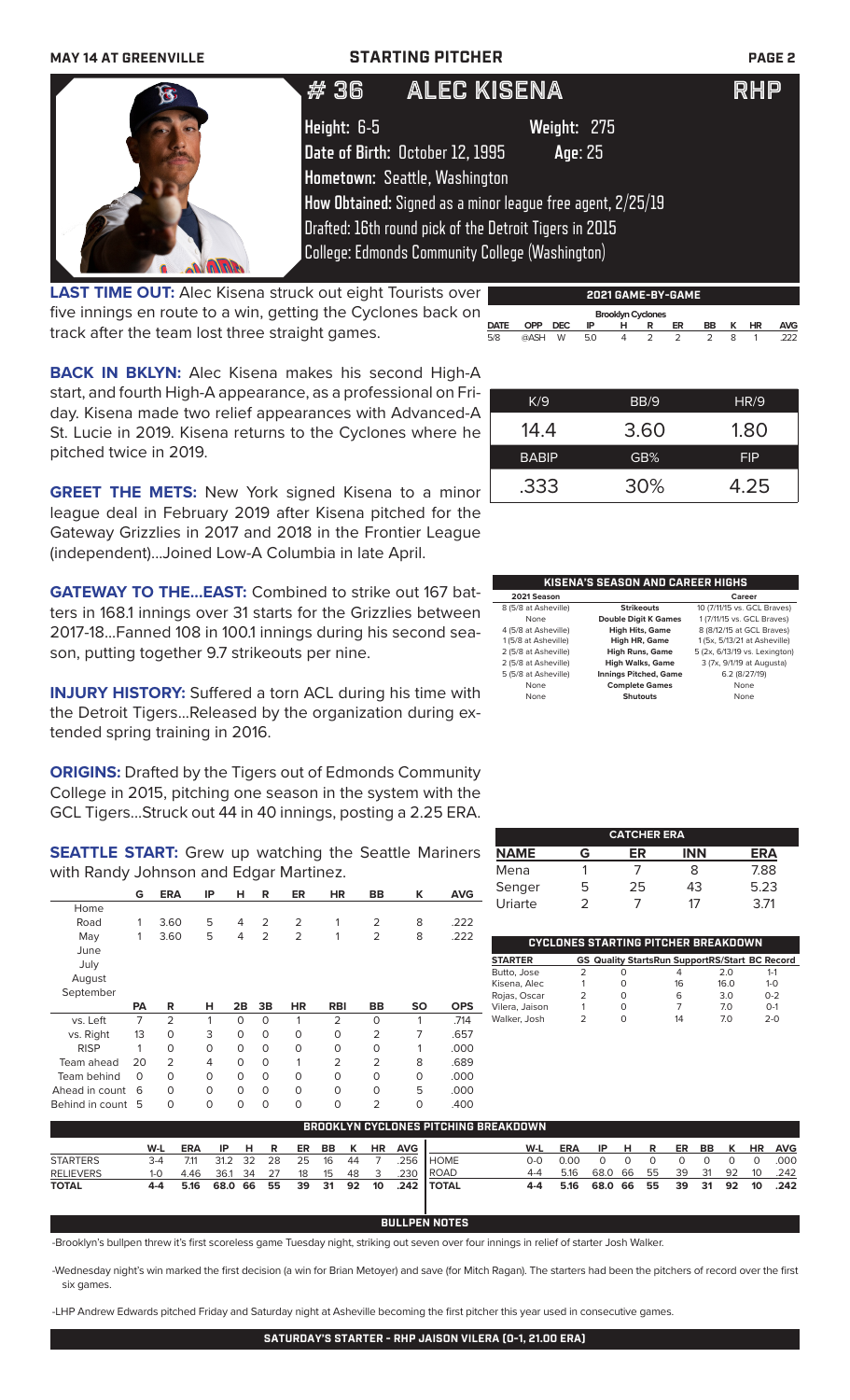| <b>MAY 14 AT GREENVILLE</b> |                    | <b>BATTING PAGES</b>                           | <b>PAGE 3</b>                                        |
|-----------------------------|--------------------|------------------------------------------------|------------------------------------------------------|
| $#$ 22 BRETT BATY - INF     |                    |                                                | .417, 0 HR, 8 RBI, .518 wOBA, wRC+ 224 ,             |
| Last Game: 1-4              | Home:              | Last HR:                                       | <b>Season High, Hits: 2 (4x, 5/11 at Greenville)</b> |
| $RISP: 6-10$                | <b>Road: 10-25</b> | <b>Multi-Hit Games: 4 (5/11 at Greenville)</b> | <b>Season High, Runs: 1(5/11 at Greenville)</b>      |

**Streak:** 5 G (8-18) **vs. GVL:** 4-11 **Multi-RBI Games:** 3 (5/11 at Greenville) **Season High, RBI:** 3 (5/4 at Asheville)

**Season High, SB:** 1 (5/12 at Greenville)

• Enters his third year in the Mets organization...Rated as the No. 4 prospect in the Mets system and the No. 94 prospect in baseball according to *MLB Pipeline* • Earned a non-roster invitation to Spring Training in 2021, collecting a double and a single in 10 games and 10 at-bats

• Joined the Alternate Training Site in Brooklyn in 2020

| $\#$ 8 ANTOINE DUPLANTIS - OF                                       | .242. 1 HR. 4 RBI. .331 wOBA. wRC+ 108                                                                                                                               |
|---------------------------------------------------------------------|----------------------------------------------------------------------------------------------------------------------------------------------------------------------|
| • Committed to the University of Texas before signing with the Mets |                                                                                                                                                                      |
|                                                                     | • Spent the majority of his first pro season with Kingsport (R) before a promotion to Brooklyn to finish the 2019 season, winning the league title with the Cyclones |
|                                                                     |                                                                                                                                                                      |

| 17 S ANNI SINE SSI EAN I IS SI |                      |                                                | $1 = 1 = 1$                                      |
|--------------------------------|----------------------|------------------------------------------------|--------------------------------------------------|
| <b>Last Game: 2-4, R, BB</b>   | Home:                | <b>Last HR:</b> 5/6 at Asheville               | <b>Season High, Hits: 2 (5/12 at Greenville)</b> |
| $RISP: 3-8$                    | <b>Road: 8-33</b>    | <b>Multi-Hit Games: 3 (5/13 at Greenville)</b> | <b>Season High, Runs: 2 (5/8 at Asheville)</b>   |
| <b>Streak:</b> 5 G (8-24)      | <b>vs. GVL: 5-14</b> | <b>Multi-RBI Games: 1(5/12 at Greenville)</b>  | <b>Season High, RBI:</b> 2 (5/12 at Greenville)  |
|                                |                      |                                                | <b>Season High, SB: 1(5/12 at Greenville)</b>    |

• Enters his third year in the Mets organization...Spent his draft year with Brooklyn and scored the game-winning run against Lowell in the 2019 NYPL Championship

• Recorded eight outfield assists in 47 games to lead Brooklyn<br>• Recorded eight outfield assists in 47 games to lead Brooklyn • Finished his LSU career with 359 hits, most in school history and second-most in SEC history behind Cyclones outfielder Jake Mangum (383 hits)...Never finished

a season at LSU hitting lower than .316 • Drafted in the 19th round by Cleveland in 2018 but did not sign...Brother, Armond, holds the world record in the pole vault with a height of 6.18 meters.

| $#$ 20 JOE GENORD - INF           |                            |                                                                                    | .308, 2 HR, 5 RBI, .386 w0BA, wRC+ 142                                                           |
|-----------------------------------|----------------------------|------------------------------------------------------------------------------------|--------------------------------------------------------------------------------------------------|
| Last Game: 0-3. BB<br>$RISP: 0-7$ | Home:<br><b>Road: 8-26</b> | <b>Last HR:</b> 5/11 at Greenville<br><b>Multi-Hit Games: 2 (5/8 at Asheville)</b> | <b>Season High, Hits: 3 (5/8 at Asheville)</b><br><b>Season High, Runs:</b> 3 (5/8 at Asheville) |
| Streak:                           | <b>vs. GVL: 1-8</b>        | <b>Multi-RBI Games: 1(5/8 at Asheville)</b>                                        | <b>Season High, RBI:</b> 3 (5/8 at Asheville)                                                    |
|                                   |                            |                                                                                    | Season High, SB:                                                                                 |

• Enters his third year in the Mets organization...Named to the NYPL All-Star team and won a league title with Brooklyn in 2019

• Led the Cyclones with nine home runs and 44 RBIs...Earned Player of the Week honors with the Cyclones during the week of July 7.

• Two-time All-AAC honoree who led USF in home runs in each of his three seasons

• Also drafted by the Los Angeles Dodgers in the 19th round of the 2015 draft.

| l # 35   ADRIAN HERNANDEZ - OF<br>. .333, O HR, O RBI, .368 wOBA, wRC+ 131 ' |                                                  |                                                                                                                                                                                                                                                                           |                                                                                                              |  |  |  |  |  |
|------------------------------------------------------------------------------|--------------------------------------------------|---------------------------------------------------------------------------------------------------------------------------------------------------------------------------------------------------------------------------------------------------------------------------|--------------------------------------------------------------------------------------------------------------|--|--|--|--|--|
| Last Game: DNP<br>$RISP: 1-5$<br><b>Streak:</b> $2 G (2-6)$                  | Home:<br><b>Road: 2-6</b><br><b>vs. GVL: 2-6</b> | Last HR:<br><b>Multi-Hit Games:</b><br><b>Multi-RBI Games:</b>                                                                                                                                                                                                            | Season High, Hits: 1 (2x, 5/12 at Greenville)<br>Season High, Runs:<br>Season High, RBI:<br>Season High, SB: |  |  |  |  |  |
|                                                                              |                                                  | . Enters his fifth year in the Mets organizationreceived 5/8 from extended spring training after the injury to OF Scott Ota.<br>• Ranked the No. 30 Prospect in the NYM system by MLB Pipeline. Limited to four games with the GCL Mets in 2019 due to hamstring injuries |                                                                                                              |  |  |  |  |  |

• Ranked the No. 30 Prospect in the NYM system by *MLB Pipeline...*Limited to four games with the GCL Mets in 2019 due to hamstring injuries.

• Hit .261 with five homers and 34 RBIs in 63 games in the Dominican Summer League in 2018.

• Signed for \$1.5 million by the Mets in 2017

| <b>JAKE MANGUM - OF</b><br># 15                                                                                                                              |                                                   |                                                                                                                                                                                                                                                                                                                                                                                                                                                             | .125, 1 HR, 2 RBI, .220 WOBA, WRC+ 40                                                                                                                      |
|--------------------------------------------------------------------------------------------------------------------------------------------------------------|---------------------------------------------------|-------------------------------------------------------------------------------------------------------------------------------------------------------------------------------------------------------------------------------------------------------------------------------------------------------------------------------------------------------------------------------------------------------------------------------------------------------------|------------------------------------------------------------------------------------------------------------------------------------------------------------|
| Last Game: 1-4, HR, 2 RBIs, R<br>$RISP: 0-3$<br><b>Streak:</b> 1 G (1-4)                                                                                     | Home:<br><b>Road: 2-16</b><br><b>vs. GVL: 1-8</b> | Last HR: 5/13 at Greenville<br><b>Multi-Hit Games:</b><br>Multi-RBI Games: 1 (5/13 at Greenville)                                                                                                                                                                                                                                                                                                                                                           | Season High, Hits: 1 (2x, 5/13 at Greenville)<br>Season High, Runs: 1 (5/13 at Greenville)<br>Season High, RBI: 2 (5/13 at Greenville)<br>Season High, SB: |
| • Previously drafted by the Mets (32nd, 2018) and the Yankees (30th, 2017)<br>• Father, John, played nine seasons as a defensive back with the Chicago Bears |                                                   | • Enters his third year in the Mets organization…Led the Brooklyn Cyclones with 17 stolen bases and 10 HBP in 2019, winning a league title<br>• SEC and Mississippi State hits king, finishing his career with 383 hits and the 4th-most in NCAA historyWon SEC Freshman of the Year award in 2016                                                                                                                                                          |                                                                                                                                                            |
| #2<br><b>RONNY MAURICIO - INF</b>                                                                                                                            |                                                   |                                                                                                                                                                                                                                                                                                                                                                                                                                                             | .310, 3 HR, 8 RBI, .477 wOBA, wRC+ 198                                                                                                                     |
| Last Game: DNP<br><b>RISP: 2-7</b><br><b>Streak:</b> 6 G (9-29)                                                                                              | Home:<br><b>Road: 9-29</b><br>vs. GVL: 2-10       | Last HR: 5/11 at Greenville<br>Multi-Hit Games: 2 (5/7 at Asheville)<br>Multi-RBI Games: 2 (5/11 at Greenville)                                                                                                                                                                                                                                                                                                                                             | Season High, Hits: 3 (5/7 at Asheville)<br>Season High, Runs: 2 (2x 5/7 at Asheville)<br>Seaon High, RBI: 4 (5/7 at Asheville)<br>Season High, SB:         |
| Dominican Winter League<br>• Named a South Atlantic League mid-season All-Star with Columbia (A) in 2019                                                     |                                                   | • Enters his fifth year in the Mets organizationRated as the No. 2 prospect in the Mets system and the No. 58 prospect in baseball according to MLB Pipeline<br>• Non-roster invitee to Spring Training for the third consecutive seasonSpent 2020 at the Mets Alternate Site and had one at-bat with the Tigres del Licey in the<br>• Won the 2018 GCL Mets Sterling Award, given to the team's most valuable playerSigned with the Mets as a 16-year-old. |                                                                                                                                                            |
| <b>JOSE MENA - C</b><br># 16                                                                                                                                 |                                                   |                                                                                                                                                                                                                                                                                                                                                                                                                                                             | .250, 0 HR, 1 RBI, .406 w0BA, wRC+ 155                                                                                                                     |
| Last Game: DNP<br><b>RISP: 0-1</b><br><b>Streak:</b> 1 G (1-4)                                                                                               | Home:<br><b>Road: 1-4</b><br>vs. ASH: 1-4         | Last HR:<br><b>Multi-Hit Games:</b><br><b>Multi-RBI Games:</b>                                                                                                                                                                                                                                                                                                                                                                                              | Season High, Hits: 1 (5/7 at Asheville)<br>Season High, Runs: 1 (5/7 at Asheville)<br>Season High, RBI: 1 (5/7 at Asheville)<br>Season High, SB:           |
| • Enters his sixth year in the Mets organization<br>RBIs, and runs                                                                                           |                                                   | • Won a 2019 NYPL Championship with Brooklyn, posting his best offensive season as a professional, posting career highs in batting average, hits, home runs,                                                                                                                                                                                                                                                                                                |                                                                                                                                                            |
|                                                                                                                                                              |                                                   | Has caught 81% of would-be base stealers (51 of 81) in his previous four seasons in the system.                                                                                                                                                                                                                                                                                                                                                             |                                                                                                                                                            |
| <b>GERSON MOLINA - OF</b><br># 12                                                                                                                            |                                                   |                                                                                                                                                                                                                                                                                                                                                                                                                                                             | .063, 0 HR, 0 RBI, .164 w0BA, wRC+ 5                                                                                                                       |
| Last Game: $1-4$<br><b>RISP: 0-6</b><br><b>Streak:</b> 1 G (1-4)                                                                                             | Home:<br><b>Road: 1-16</b><br>vs. GVL: 1-5        | Last HR:<br><b>Multi-Hit Games:</b><br><b>Multi-RBI Games:</b>                                                                                                                                                                                                                                                                                                                                                                                              | Season High, Hits: 1(5/13 at Greenville)<br><b>Season High, Runs:</b><br>Season High, RBI:<br>Season High, SB:                                             |
| • Enters his fourth season in the Mets organization, having played just one season<br>• Received a signing bonus of \$175,000                                |                                                   | • Played 93 games with the Columbia Fireflies (A) in 2019Struck out 106 times in 326 plate appearances (33% strikeout rate)<br>• Played four seasons in the Cuban National Series with Ciego de Avila, hitting .231 over 93 career games and just 26 plate appearances.                                                                                                                                                                                     |                                                                                                                                                            |
|                                                                                                                                                              |                                                   |                                                                                                                                                                                                                                                                                                                                                                                                                                                             |                                                                                                                                                            |

| l# 19 LUKE RITTER - INF                                           |                                             |                                                                                                                                   | . .300, 2 HR, 4 RBI, .402 w0BA, wRC+ 152                                                                                                                                                             |
|-------------------------------------------------------------------|---------------------------------------------|-----------------------------------------------------------------------------------------------------------------------------------|------------------------------------------------------------------------------------------------------------------------------------------------------------------------------------------------------|
| <b>Last Game: 1-4</b><br>$RISP: 1-9$<br><b>Streak:</b> 4 G (7-17) | Home:<br><b>Road: 9-30</b><br>vs. GVL: 5-12 | <b>Last HR:</b> 5/8 at Asheville<br><b>Multi-Hit Games: 2 (5/11 at Greenville)</b><br><b>Multi-RBI Games: 1(5/8 at Asheville)</b> | <b>Season High, Hits: 3 (5/11 at Greenville)</b><br><b>Season High, Runs: 2 (5/8 at Asheville)</b><br><b>Season High, RBI:</b> 2 (5/8 at Asheville)<br><b>Season High, SB: 1(5/12 at Greenville)</b> |

• Enters his third year in the Mets organization...Won a New York-Penn League title with Brooklyn in 2019 • Led Brooklyn in 2019 in games played (68), runs (39), doubles (15), and walks (33)

• Two-time First Team All-AAC honoree

• Also drafted by the Minnesota Twins in the 37th round of the 2018 MLB Draft

• Played linebacker at Rockhurst High School and set the school record with 184 tackles.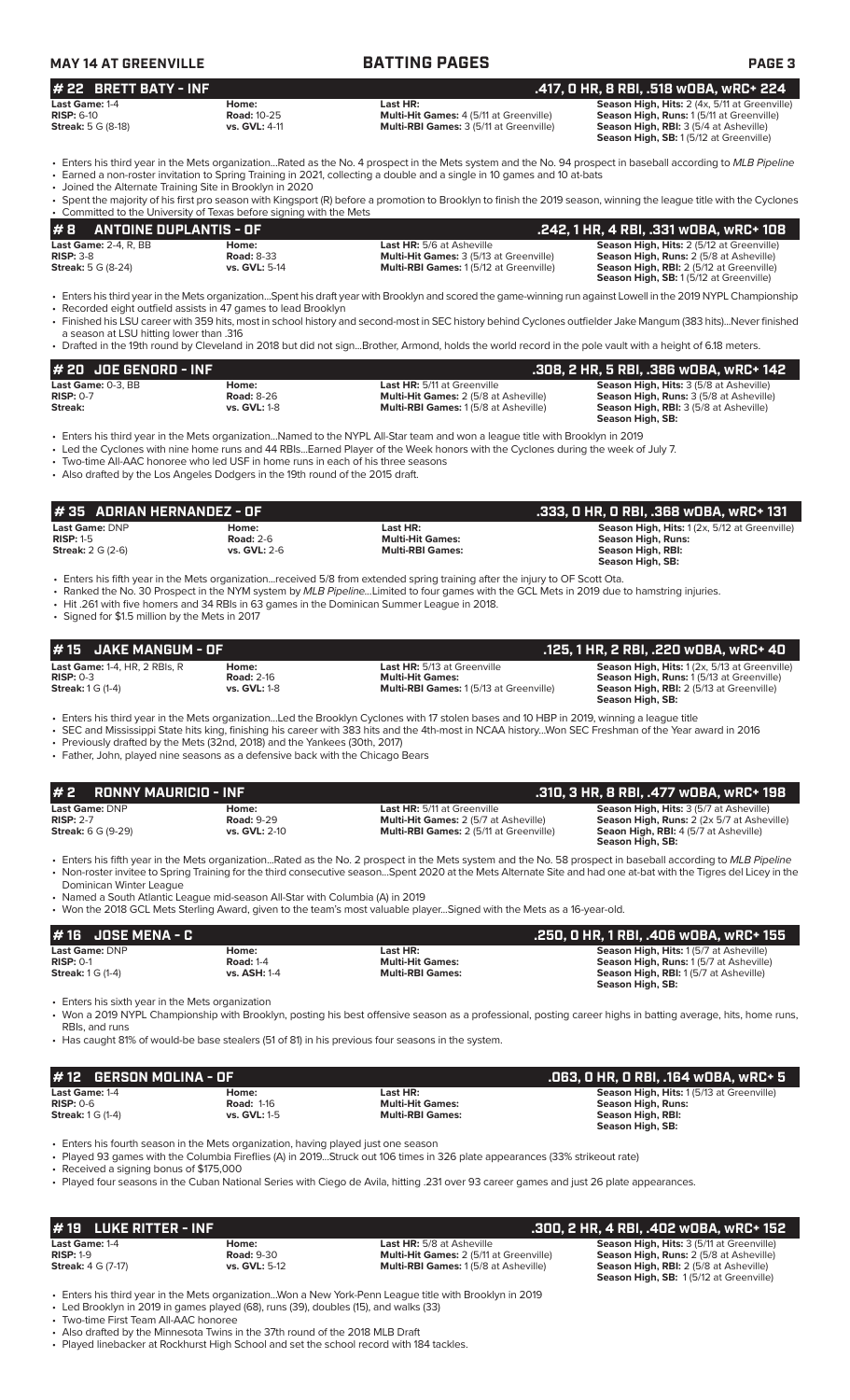| MAY 13 AT GREENVILE      |             | <b>BATTING PAGES</b>                               | <b>PAGE 4</b>                                      |
|--------------------------|-------------|----------------------------------------------------|----------------------------------------------------|
| $#$ 24 HAYDEN SENGER - C |             |                                                    | .269. 1 HR. 1 RBI. .379 WOBA. WRC+ 138             |
| <b>Last Game: 0-4</b>    | Home:       | <b>Last HR:</b> 1 $(5/4$ at Asheville)             | <b>Season High, Hits:</b> 2 (2x, 5/6 as Asheville) |
| DICD: $2Q$               | $Book 7.26$ | Multi $\mathbf{H}$ it Games: $2/5/6$ at Ashoville) | Sonson High Duns: 2 (5/9 of Achovillo)             |

| <b>Road: 7-26</b>    | <b>Multi-Hit Games:</b> 2 (5/6 at Asheville) | Season High, Runs: 3 (5/8 at Asheville)      |
|----------------------|----------------------------------------------|----------------------------------------------|
| <b>vs. GVL: 2-13</b> | <b>Multi-RBI Games:</b>                      | <b>Season High, RBI:</b> 1(5/4 at Asheville) |
|                      |                                              | Season High, SB:                             |
|                      |                                              |                                              |

**Season High, RBI:** 1 (5/4 at Asheville) **Season High, SB:** 

• Enters his fourth year in the Mets system...Non-roster invitee to 2021 Spring Training

• Spent 2019 with Columbia, catching 33 of 87 (38%) of runners attempting to steal a base in his first full pro season and getting hit by pitch 19 times in 90 games. • Made pro debut with Kingsport (R) in 2018, playing 10 games before finishing the season with 22 games for the Brooklyn Cyclones

• First-Team All-MAC at Miami in 2018

• All-time hits leader at Lakota East High School, also playing football as a middle linebacker.

| #4<br>BLAKE TIBERI - INF/OF |                     |                                              | .160, 0 HR, 1 RBI, .219 w0BA, wRC+ 39          |
|-----------------------------|---------------------|----------------------------------------------|------------------------------------------------|
| Last Game: 0-3. BB          | Home:               | Last HR:                                     | <b>Season High, Hits: 2 (5/8 at Asheville)</b> |
| <b>RISP: 1-10</b>           | <b>Road: 4-25</b>   | <b>Multi-Hit Games: 1 (5/8 at Asheville)</b> | Season High, Runs: 1(2x, 5/12 at Greenville)   |
| Streak:                     | <b>vs. GVL:</b> 1-6 | <b>Multi-RBI Games:</b>                      | <b>Season High, RBI:</b> 1(5/8 at Asheville)   |
|                             |                     |                                              | Season High, SB:                               |

• Enters his sixth year in the Mets organization...Returns to Brooklyn for the first time since his pro debut year in 2016 • Spent parts of two seasons with Columbia and St. Lucie...Underwent Tommy John surgery on his elbow on May 3, 2017, missing the remainder of the season after just five games

• Has played second base, third base, left field and right field across more than 295 games

• 2016 Third Team All-ACC in final year in college.

| $\#$ 17 JUAN URIARTE - C |                     |                         | . .125, O HR, O RBI, .206 wOBA, wRC+ 31'        |
|--------------------------|---------------------|-------------------------|-------------------------------------------------|
| Last Game: DNP           | Home:               | Last HR:                | <b>Season High, Hits: 1(5/12 at Greenville)</b> |
| $RISP: 0-3$              | <b>Road: 1-8</b>    | <b>Multi-Hit Games:</b> | <b>Season High, Runs: 1(5/12 at Greenville)</b> |
| <b>Streak: 1 G (1-4)</b> | <b>vs. GVL: 1-4</b> | <b>Multi-RBI Games:</b> | Season High, RBI:                               |
|                          |                     |                         | Season High, SB:                                |

• Enters his eighth year in the Mets organization...Spent 2019 with Columbia (A) and the GCL Mets (R)

• Injured in his first at-bat with Brooklyn in 2018 on Opening Day at Staten Island, missing the entire season

• Finished 10th in batting average in the Appalachian League with Kingsport in 2017, hitting .305

• Caught 16 of 44 (36%) would-be base stealers in 2019.

| #10 ANTHONY WALTERS - INF<br>.000, 0 HR, 0 RBI, .372 w0BA, wRC+ 134                                                                                                                                                                                            |  |
|----------------------------------------------------------------------------------------------------------------------------------------------------------------------------------------------------------------------------------------------------------------|--|
| Last Game: 0-2, BB, HBP<br>Last HR:<br><b>Season High, Hits:</b><br>Home:<br><b>Multi-Hit Games:</b><br>$RISP: 0-1$<br>Road: $0-2$<br>Season High, Runs:<br>Streak:<br><b>Multi-RBI Games:</b><br>Season High, RBI:<br><b>vs. GVL: 0-2</b><br>Season High, SB: |  |

• Enters his second year and first season in the Mets organization...Selected as one of six by the Mets in the 2020 MLB Draft • Drafted with teammate Casey Schmitt (SFG) in the top 100 picks of the MLB Draft, setting a mark for the first time two Aztecs have been drafted top 100 since Taber Lee and current Cyclones pitching coach Royce Ring in 2002

• Hit .271 in just 16 games for the Aztecs in 2020...Transferred to SDSU from Mt. San Antonio College after the 2018 season

• Attended Cal and played one season with the Golden Bears in 2017

| # 21 MATT WINAKER - OF               |                            |                                                            | .350. 0 HR. 2 RBI. .463 w0BA. wRC+ 190                                                                     |
|--------------------------------------|----------------------------|------------------------------------------------------------|------------------------------------------------------------------------------------------------------------|
| <b>Last Game: DNP</b><br>$RISP: 2-6$ | Home:<br><b>Road: 7-20</b> | Last HR:<br><b>Multi-Hit Games: 2 (5/12 at Greenville)</b> | <b>Season High, Hits: 2 (2x, 5/12 at Greenville)</b><br><b>Season High, Runs:</b> 3 (2x, 5/8 at Asheville) |
| <b>Streak: 3 G (5-12)</b>            | vs. $GVL: 2-4$             | <b>Multi-RBI Games:</b>                                    | <b>Season High, RBI:</b> 1(2x, 5/8 at Asheville)<br>Season High, SB:                                       |

• Enters his fifth year in the Mets organization...Spent 2019 with Advanced-A St. Lucie

• Returns to Brooklyn for the first time since his draft season in 2017

• All-Pac 12 selection as a sophomore and junior at Stanford ahead of the draft...Played first base and in the outfield with the Cardinal

• Went 50-for-50 on field goals and extra points as a member of the San Ramon Valley High School football team in 2014

|                                                                | <b>Home Run Chart</b>          |                 |             |              |                 |      |        |                 |           |                     |          |
|----------------------------------------------------------------|--------------------------------|-----------------|-------------|--------------|-----------------|------|--------|-----------------|-----------|---------------------|----------|
| Date                                                           | Player                         | <b>Opponent</b> | Exit Velo   | Launch Angle | <b>Distance</b> | Date | Player | <b>Opponent</b> | Exit Velo | <b>Launch Angle</b> | Distance |
|                                                                | Hayden Senger                  | at Asheville    | $104.7$ mph | 21.3         | 389 ft.         |      |        |                 |           |                     |          |
|                                                                | Luke Ritter                    | at Asheville    | $107.9$ mph | 8            | 326 ft.         |      |        |                 |           |                     |          |
|                                                                | Antoine Duplantis at Asheville |                 | 93.7 mph    | 30.83        | 347 ft.         |      |        |                 |           |                     |          |
| $\begin{array}{r} 5/4 \\ 5/5 \\ 5/6 \\ 5/7 \\ 5/8 \end{array}$ | Ronny Mauricio                 | at Asheville    | DID         | NOT          | <b>REGISTER</b> |      |        |                 |           |                     |          |
|                                                                | Luke Ritter                    | at Asheville    | $98.3$ mph  | 27.6         | 383 ft.         |      |        |                 |           |                     |          |
|                                                                | Ronny Mauricio                 | at Asheville    | 99.2 mph    | 29.6         | 411 ft.         |      |        |                 |           |                     |          |
|                                                                | Cody Bohanek                   | at Asheville    | $102.5$ mph | 24.9         | 405 ft.         |      |        |                 |           |                     |          |
|                                                                | Joe Genord                     | at Asheville    | $101.6$ mph | 38.2         | 384 ft.         |      |        |                 |           |                     |          |
| 5/11                                                           | Joe Genord                     | at Greenville   | $106.1$ mph | 19.9         | 412 ft.         |      |        |                 |           |                     |          |
|                                                                | Ronny Mauricio                 | at Greenville   | $103.9$ mph | 26.3         | 398 ft.         |      |        |                 |           |                     |          |
| 5/13                                                           | Jake Mangum                    | at Greenville   |             |              |                 |      |        |                 |           |                     |          |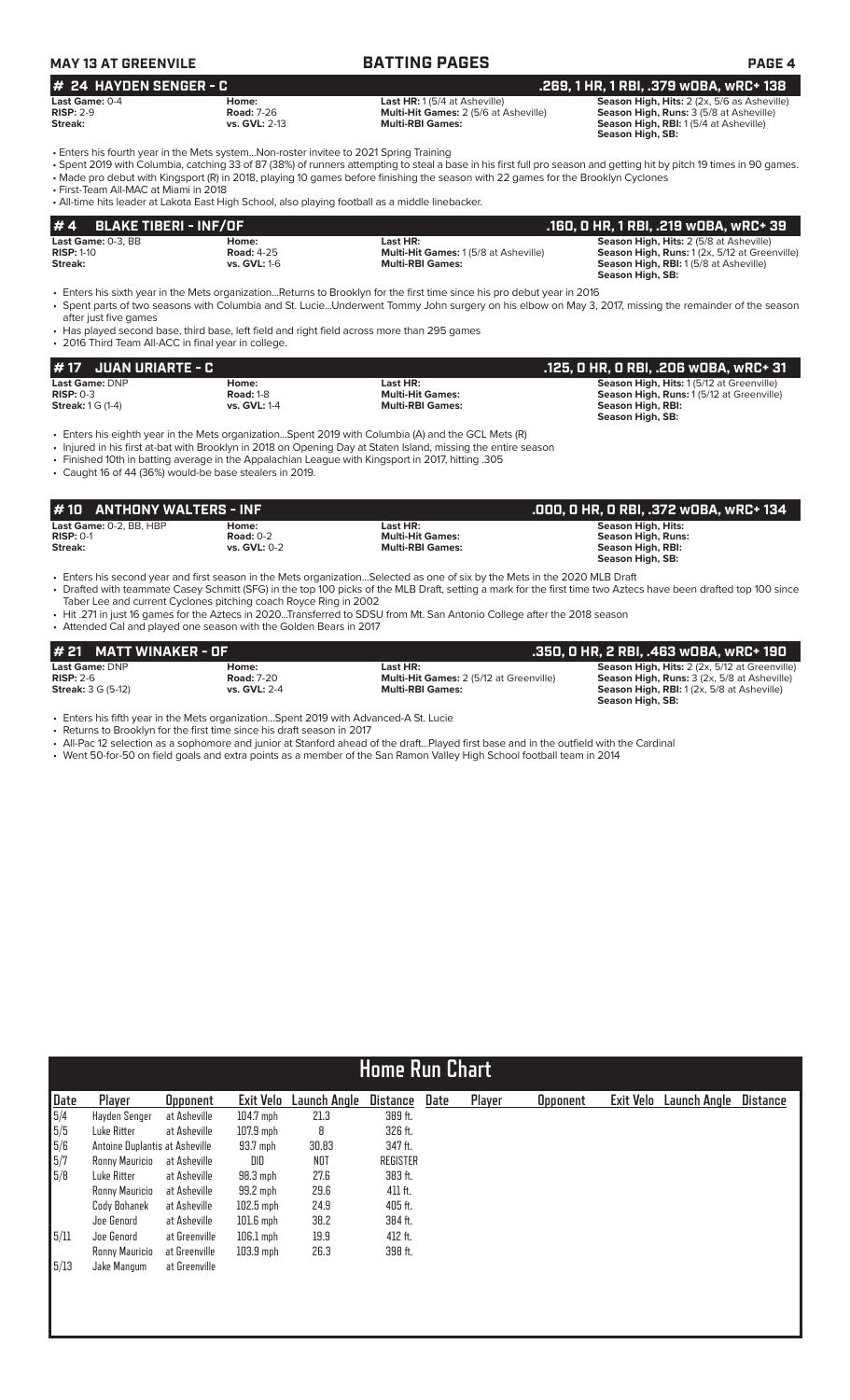# **MAY 14 AT GREENVILLE BULLPEN PAGE PAGE 5**

| #18                                     | <b>ANDREW EDWARDS - LHP</b>                                             |                                                                                                                                                                        | 13.50 K/9, 2.70 ERA, 0 SV  |             |                             | <b>LAST FIVE APPEARANCES</b> |                             |                       |                     |                              |                            |                |                      |
|-----------------------------------------|-------------------------------------------------------------------------|------------------------------------------------------------------------------------------------------------------------------------------------------------------------|----------------------------|-------------|-----------------------------|------------------------------|-----------------------------|-----------------------|---------------------|------------------------------|----------------------------|----------------|----------------------|
| Last App: 5/8 at ASH<br>Leadoff: $0-2$  | <b>Last Loss:</b><br><b>Inherited Runners/Stranded: 2/2</b>             | SV/OP (Last):                                                                                                                                                          | Holds:                     | DATE        | OPP                         | <b>DEC</b>                   | <b>ANDREW EDWARDS</b><br>IP | H                     | R                   | ER                           | BB                         | K              | HR                   |
|                                         |                                                                         | • Enters his third year in the Mets organizationStruck out the final batter in Game 3 of the 2019                                                                      |                            | 5/5         | @ASH                        |                              | 1.0                         | 2                     | $\mathbf{1}$        | $\mathbf{1}$                 | 1                          | 2              | 0                    |
|                                         |                                                                         | NYPL Championship Series to win Brooklyn's first outright minor league baseball title in team his-                                                                     |                            | 5/7<br>5/8  | @ASH<br>@ASH                |                              | 1.1<br>1.0                  | $\circ$<br>$\circ$    | $\circ$<br>$\circ$  | $\circ$<br>$\circ$           | $\circ$<br>$\mathbf{1}$    | 2<br>1         | $\circ$<br>$\Omega$  |
| tory                                    |                                                                         | • Spent the entire 2019 season with the Cyclones, collecting three saves                                                                                               |                            |             |                             |                              |                             |                       |                     |                              |                            |                |                      |
|                                         |                                                                         | . Went to New Mexico State for two seasons after pitching a pair of campaigns for Central Arizona.                                                                     |                            |             |                             |                              |                             |                       |                     |                              |                            |                |                      |
| # 27                                    | DAN GOGGIN - RHP                                                        |                                                                                                                                                                        | 18.00 K/9, 0.00 ERA, 0 SV  | DATE        | OPP                         | <b>DEC</b>                   | <b>DAN GOGGIN</b><br>IP     | н                     | R                   | ER                           | BB                         | К              | <b>HR</b>            |
| Last App: 5/11 at GVL                   | <b>Last Loss:</b>                                                       | SV/OP (Last):                                                                                                                                                          | Holds:                     | $5/5*$      | JUP*                        |                              | 2.0                         | $\circ$               | $\circ$             | $\circ$                      | $\circ$                    | 2              | $\circ$              |
| Leadoff: 0-2                            | <b>Inherited Runners/Stranded:</b>                                      |                                                                                                                                                                        |                            | 5/11        | @GVL                        |                              | 2.0                         | $\Omega$              | $\Omega$            | $\circ$                      | $\circ$                    | 4              | $\Omega$             |
|                                         |                                                                         | • Received from St. Lucie roster on 5/8Had made one relief appearance.                                                                                                 |                            |             |                             |                              |                             |                       |                     |                              |                            |                |                      |
|                                         |                                                                         | • Enters his third year in the Mets organizationWon 2019 New York-Penn League with Brooklyn.<br>• Spent the entire 2019 season with the Cyclones, collecting two saves |                            |             | *Pitched with St. Lucie (A) |                              |                             |                       |                     |                              |                            |                |                      |
|                                         |                                                                         | • Drafted in the 17th round of 2019 draft out of James Madison University                                                                                              |                            |             | DATE OPP                    | <b>DEC</b>                   | <b>JOSH HEJKA</b><br>IP     | H                     | R                   | ER                           | BB                         | К              | HR                   |
|                                         |                                                                         |                                                                                                                                                                        |                            | 5/5         | @ASH                        |                              | 2.1                         | $\mathbf{1}$          | $\mathbf{1}$        | $\mathbf{1}$                 | $\mathbf{1}$               | 3              | 0                    |
| #13                                     | <b>JOSH HEJKA - RHP</b>                                                 |                                                                                                                                                                        | 5.79 K/9, 11.57 ERA, 0 SV  | 5/8<br>5/13 | @ASH<br>@GVL                |                              | 1.1<br>1.0                  | 5<br>4                | $\overline{7}$<br>2 | 3<br>$\overline{2}$          | $\overline{2}$<br>$\circ$  | 0<br>$\circ$   | $\circ$<br>$\Omega$  |
| Last App: 5/13 at GVL Last Loss:        |                                                                         | SV/OP (Last):                                                                                                                                                          | Holds:                     |             |                             |                              |                             |                       |                     |                              |                            |                |                      |
| Leadoff: 1-2                            | <b>Inherited Runners/Stranded: 2/0</b>                                  |                                                                                                                                                                        |                            |             |                             |                              |                             |                       |                     |                              |                            |                |                      |
| with the Cyclones and Kingsport Mets    |                                                                         | • Enters his third year in the Mets organizationWon a 2019 NYPL title with Brooklyn, splitting time                                                                    |                            | DATE        | OPP                         | <b>DEC</b>                   | <b>NICK MACDONALD</b><br>IP | Н                     | R                   | ER                           | BB                         | K              | <b>HR</b>            |
|                                         |                                                                         | • Signed as a minor league free agent in mid-summer after pitching in six games with the Westside                                                                      |                            | 5/6         | @ASH                        |                              | 2.0                         | 5                     | 3                   | 2                            | $\circ$                    | $\overline{2}$ | $\circ$              |
|                                         | Wolly Mammoths in the United Shore Baseball League                      |                                                                                                                                                                        |                            | 5/11        | @GVL                        |                              | 2.0                         | $\circ$               | $\circ$             | $\circ$                      | $\circ$                    | 3              | $\circ$              |
|                                         |                                                                         | . Pitched all four years at Johns Hopkins, switching to submarine later in his career.                                                                                 |                            |             |                             |                              |                             |                       |                     |                              |                            |                |                      |
| #11                                     | NICK MACDONALD - RHP                                                    |                                                                                                                                                                        | 13.5 K/9, 4.50 ERA, 0 SV   |             |                             |                              |                             |                       |                     |                              |                            |                |                      |
| Last App: 5/11 at GVL                   | <b>Last Loss:</b>                                                       | SV/OP (Last):                                                                                                                                                          | Holds:                     | DATE        | OPP                         | <b>DEC</b>                   | <b>BRIAN METOYER</b><br>IP  | Н                     | R                   | <b>ER</b>                    | BB                         | К              |                      |
| Leadoff: 0-4                            | Inherited Runners/Stranded: 1/0                                         |                                                                                                                                                                        |                            | 5/6         | @ASH                        |                              | 2.2                         | 1                     | $\mathbf{1}$        | $\circ$                      | $\mathbf{1}$               | 3              | <b>HR</b><br>$\circ$ |
|                                         | • Enters his third year in the Mets organization                        | . Pitched across three levels in the system in 2019, including being a member of the 2019 New                                                                          |                            | 5/12        | @GVL                        | W                            | 2.0                         | $\mathbf{1}$          | 1                   | $\circ$                      | $\circ$                    | $\mathbf{1}$   | $\Omega$             |
|                                         | York-Penn League championship team in Brooklyn                          |                                                                                                                                                                        |                            |             |                             |                              |                             |                       |                     |                              |                            |                |                      |
|                                         | • Drafted after his junior season at Florida International              |                                                                                                                                                                        |                            |             |                             |                              |                             |                       |                     |                              |                            |                |                      |
| #5                                      | <b>BRIAN METOYER - RHP</b>                                              |                                                                                                                                                                        | 7.71 K/9, 0.00 ERA, 0 SV   |             |                             |                              | <b>BRYCE MONTES DE OCA</b>  |                       |                     |                              |                            |                |                      |
| Last App: 5/12 at GVL                   | <b>Last Loss:</b>                                                       | SV/OP (Last):                                                                                                                                                          | Holds:                     | 5/5         | DATE OPP<br>@ASH            | DEC                          | IP<br>1.0                   | Н<br>$\circ$          | R<br>0              | ER<br>$\circ$                | BB<br>$\mathbf{1}$         | Κ<br>$\circ$   | <b>HR</b><br>$\circ$ |
| Leadoff: 2-2, BB                        | <b>Inherited Runners/Stranded: 2/1</b>                                  |                                                                                                                                                                        |                            | 5/8         | @ASH                        |                              | 1.0                         | $\circ$               | $\circ$             | $\circ$                      | $\circ$                    | $\mathbf{1}$   | $\circ$              |
|                                         |                                                                         | • Enters his fourth year in the Mets orgWon a New York Penn League title with Brooklyn in 2019                                                                         |                            | 5/12        | @GVL                        | H                            | 1.0                         | $\circ$               | $\circ$             | $\Omega$                     | $\overline{2}$             | 1              | $\Omega$             |
| <b>GCL Mets and Kingsport Mets</b>      |                                                                         | · Struck out 40 batters over 28.2 innings with BrooklynSpent his first professional season with                                                                        |                            |             |                             |                              |                             |                       |                     |                              |                            |                |                      |
|                                         |                                                                         | • Joins Ronnie Robbins (30th, 1981 - Toronto) as the only two LSU-Alexandria Generals to be                                                                            |                            | <b>DATE</b> | OPP                         | <b>DEC</b>                   | IP                          | <b>ERIC ORZE</b><br>н | R                   | ER                           | BB                         | Κ              | <b>HR</b>            |
| drafted by a MLB team in school history |                                                                         |                                                                                                                                                                        |                            | 5/4         | @ASH                        |                              | 2.0                         | $\overline{2}$        | $\mathbf{1}$        | $\mathbf{1}$                 | $\circ$                    | 3              | $\mathbf{1}$         |
|                                         |                                                                         | • Native of Natchitoches (NACK-ah-tish), the oldest city in Louisiana (est. 1714).                                                                                     |                            | 5/7<br>5/13 | @ASH<br>@GVL                |                              | 1.0<br>1.1                  | $\mathbf{1}$<br>3     | 1<br>$\mathbf{1}$   | $\mathbf{1}$<br>$\mathbf{1}$ | $\overline{2}$<br>$\Omega$ | 1<br>3         | $\circ$<br>$\Omega$  |
| #43                                     | <b>BRYCE MONTES DE OCA - RHP</b>                                        |                                                                                                                                                                        | 6.0 K/9, 0.00 ERA, 0 SV    |             |                             |                              |                             |                       |                     |                              |                            |                |                      |
| Last App: 5/12 at GVL<br>Leadoff: 0-2   | Last Loss:<br><b>Inherited Runners/Stranded:</b>                        | SV/OP (Last):                                                                                                                                                          | Holds: 1                   |             |                             |                              | <b>MICHEL OTANEZ</b>        |                       |                     |                              |                            |                |                      |
|                                         |                                                                         | • Enters his fourth year in the Mets orgHas not pitched as a professional due to injuries                                                                              |                            |             | DATE OPP                    | <b>DEC</b>                   | IP                          | Н                     | R                   | ER                           | BB                         | К              | HR                   |
|                                         |                                                                         | • Underwent Tommy John surgery as a high school junior and missed 2016 after having ulnar                                                                              |                            | 5/6<br>5/8  | @ASH<br>@ASH                |                              | 1.0<br>0.2                  | 0<br>2                | 0<br>3              | 0<br>3                       | 0<br>$\mathbf{1}$          | 3<br>0         | 0<br>$\mathbf{1}$    |
| nerve transposition                     |                                                                         | • Previously drafted by Washington in the 15th round of the 2017 MLB Draft and by the Chicago                                                                          |                            | 5/13        | @GVL                        |                              | 1.0                         | 2                     | $\mathbf{1}$        | $\mathbf{1}$                 | $\circ$                    | 3              | $\circ$              |
|                                         | White Sox in the 14th round of the 2015 MLB Draft.                      |                                                                                                                                                                        |                            |             |                             |                              |                             |                       |                     |                              |                            |                |                      |
|                                         |                                                                         |                                                                                                                                                                        |                            |             |                             |                              | <b>MITCH RAGAN</b>          |                       |                     |                              |                            |                |                      |
| #7                                      | <b>ERIC ORZE - RHP</b>                                                  |                                                                                                                                                                        | 14.54 K/9, 6.23 ERA, 0 SV  |             | DATE OPP                    | <b>DEC</b>                   | IP                          | Н                     | R                   | ER                           | BB                         | К              | HR                   |
| Last App: 5/13 at GVL                   | <b>Last Loss:</b><br><b>Inherited Runners/Stranded: 3/1</b>             | SV/OP (Last):                                                                                                                                                          | Holds:                     | 5/4<br>5/7  | @ASH<br>@ASH                |                              | 2.0<br>2.2                  | 3<br>$\overline{1}$   | 1<br>3              | 1<br>$\circ$                 | 1<br>$\overline{2}$        | 4<br>3         | $\mathbf{1}$<br>0    |
| Leadoff: 2-4                            | • Enters his second year and first full season in the Mets organization |                                                                                                                                                                        |                            | 5/12        | @GVL                        | <b>SV</b>                    | 2.0                         | $\overline{1}$        | $\circ$             | $\circ$                      | $\circ$                    | 3              | $\circ$              |
|                                         |                                                                         | • One of six draft picks by the Mets in the 2020 MLB Draftfinal selection for the club                                                                                 |                            |             |                             |                              |                             |                       |                     |                              |                            |                |                      |
|                                         |                                                                         | • Two-time cancer survivor, beating testicular cancer and stage-zero melanoma                                                                                          |                            |             |                             |                              | <b>ALLAN WINANS</b>         |                       |                     |                              |                            |                |                      |
|                                         |                                                                         | • Struck out 29 batters over 19.2 innings with Univ. New Orleans in '20 as Saturday starter.                                                                           |                            | DATE        | OPP                         | <b>DEC</b>                   | IP                          |                       | H R ER BB           |                              |                            | K              | HR                   |
| #26                                     | <b>MICHEL OTANEZ - RHP</b>                                              |                                                                                                                                                                        | 20.25 K/9, 13.50 ERA, 0 SV |             |                             |                              |                             |                       |                     |                              |                            |                |                      |
| Last App: 5/13 at GVL                   | <b>Last Loss:</b>                                                       | SV/OP (Last):                                                                                                                                                          | Holds:                     |             |                             |                              |                             |                       |                     |                              |                            |                |                      |
| Leadoff: $0-2$                          | <b>Inherited Runners/Stranded: 3/0</b>                                  |                                                                                                                                                                        |                            |             |                             |                              |                             |                       |                     |                              |                            |                |                      |
|                                         | • Returns to Brooklyn for the second assignment in a row                | • Enters his sixth year in the Mets orgNo. 26 prospect in the system according to MLB Pipeline                                                                         |                            |             |                             |                              |                             |                       |                     |                              |                            |                |                      |
|                                         |                                                                         | . Pitched with the Cyclones and won an NYPL title in 2019 and also spent time with Kingsport .                                                                         |                            |             |                             |                              |                             |                       |                     |                              |                            |                |                      |
|                                         |                                                                         | Missed 2017 due to injuryStruck out 21 batters in 21.1 innings with the DSL Mets1 in 2016.                                                                             |                            |             |                             |                              |                             |                       |                     |                              |                            |                |                      |
| #48                                     | <b>MITCH RAGAN - RHP</b>                                                |                                                                                                                                                                        | 13.50 K/9, 1.35 ERA, 1 SV  |             |                             |                              |                             |                       |                     |                              |                            |                |                      |
| Last App: 5/12 at GVL Last Loss:        |                                                                         | <b>SV/OP (Last):</b> 1/1 (5/12 at GVL)                                                                                                                                 | Holds:                     |             |                             |                              |                             |                       |                     |                              |                            |                |                      |
| Leadoff: 2-4, HBP                       | <b>Inherited Runners/Stranded:</b>                                      |                                                                                                                                                                        |                            |             |                             |                              |                             |                       |                     |                              |                            |                |                      |
|                                         |                                                                         | Enters his third year in the Mets organizationWon a title with Brooklyn in 2019, earning the win                                                                       |                            |             |                             |                              |                             |                       |                     |                              |                            |                |                      |
|                                         | in the championship-clinching game against Lowell                       |                                                                                                                                                                        |                            |             |                             |                              |                             |                       |                     |                              |                            |                |                      |
|                                         | • Named a New York-Penn League All-Star with the Cyclones               | • Named the 2019 Big East Pitcher of the Year with Creighton, sweeping the tournament en route                                                                         |                            |             |                             |                              |                             |                       |                     |                              |                            |                |                      |
| to a title                              |                                                                         |                                                                                                                                                                        |                            |             |                             |                              |                             |                       |                     |                              |                            |                |                      |
|                                         |                                                                         | • Pitched at Creighton for two seasonsspent 2017 with lowa West and 2016 with Wayne State.                                                                             |                            |             |                             |                              |                             |                       |                     |                              |                            |                |                      |

| # 29                                                                                    | <b>ALLAN WINANS - RHP</b>          |               | 18.00 K/9. 0.00 ERA. 0 SV |  |  |  |  |
|-----------------------------------------------------------------------------------------|------------------------------------|---------------|---------------------------|--|--|--|--|
| <b>Last App:</b> 5/13 at GVL                                                            | <b>Last Loss:</b>                  | SV/OP (Last): | Holds:                    |  |  |  |  |
| Leadoff: 0-1                                                                            | <b>Inherited Runners/Stranded:</b> |               |                           |  |  |  |  |
| • Enters his fourth year in the Mets organizationCalled up on 5/11 from extended spring |                                    |               |                           |  |  |  |  |
| • Made 30 appearances, saving 11 of 13 games for the Columbia Fireflies (A) in 2019     |                                    |               |                           |  |  |  |  |
|                                                                                         |                                    |               |                           |  |  |  |  |

• Mets 17th round draft selection in 2018 from Campbell University in Buies Creek, NC.

|                |                |    |                |    |    | <b>Number of Pitches Thrown</b> |      |
|----------------|----------------|----|----------------|----|----|---------------------------------|------|
| <b>Pitcher</b> | Days Rest 5/11 |    |                |    |    | 5/12 5/13 5/14 5/15             | 5/16 |
| Edwards        | 5              |    |                |    |    |                                 |      |
| Goggin         | 2              | 36 |                |    |    |                                 |      |
| Hejka          | O              | -- |                | 20 |    |                                 |      |
| MacDonald      | $\overline{2}$ | 31 |                |    |    |                                 |      |
| Metoyer        | 1              | -- | 25             |    |    |                                 |      |
| Montes de Oca  | 1              | -- | 21             |    |    |                                 |      |
| Orze           | $\Omega$       | -- |                | 31 |    |                                 |      |
| Otanez         | $\Omega$       | -- | $\overline{a}$ | 26 | -- |                                 |      |
| Ragan          | 1              | -- | 31             |    |    |                                 |      |
| Winans         | 0              |    |                | 17 |    |                                 |      |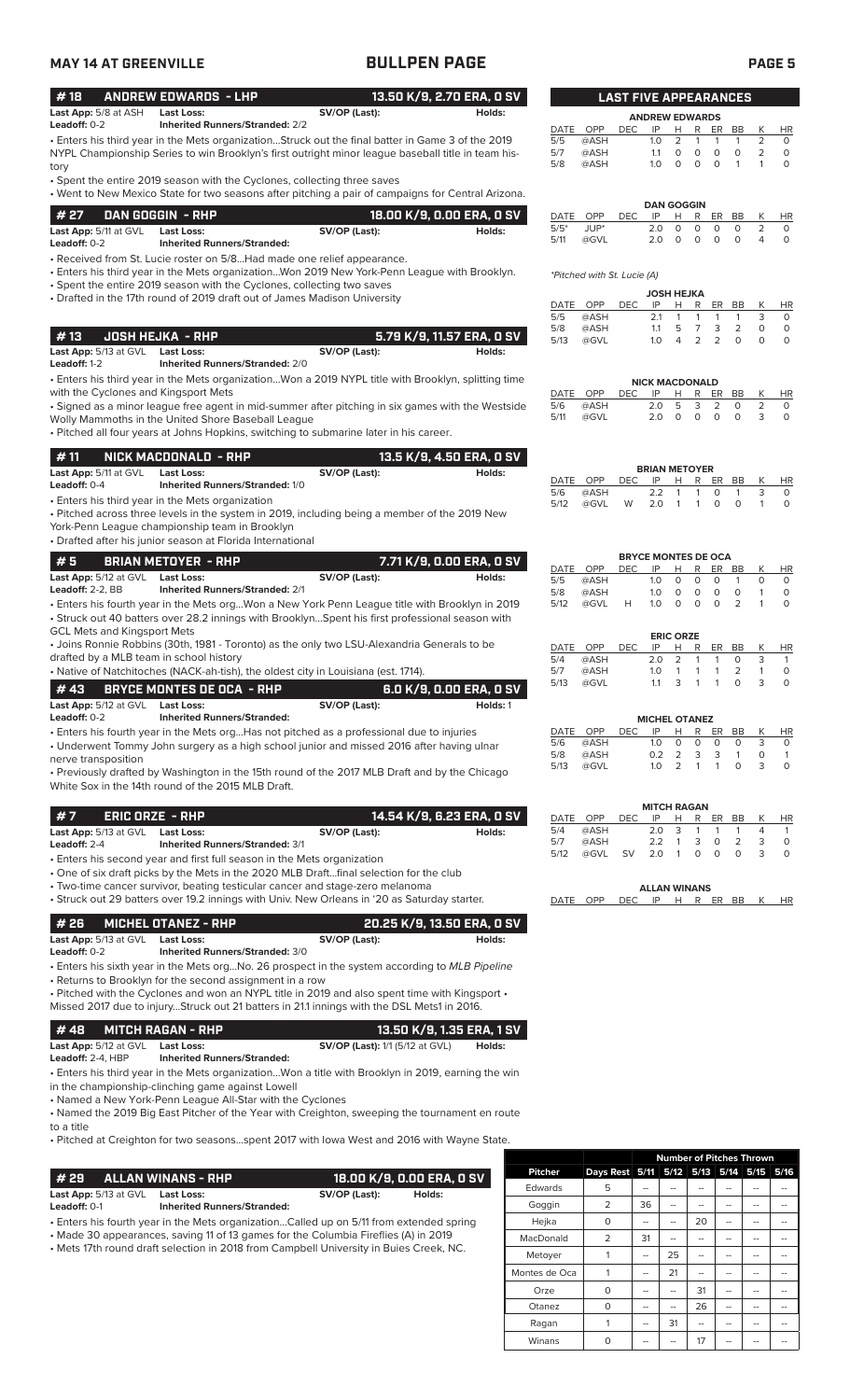### **MAY 14 AT GREENVILLE HIGH/LOW & CHARTS PAGE 6**

 $\mathcal{L}_{\mathcal{A}}$ 

| INDIVIDUAL BATTING HIGHS                                                  |  |
|---------------------------------------------------------------------------|--|
|                                                                           |  |
| Most Runs, Game 3 (3x, last: Senger, Genord, Winaker 5/8 at Asheville)    |  |
|                                                                           |  |
|                                                                           |  |
|                                                                           |  |
|                                                                           |  |
| Most Home Runs, Game1 (11 players, last: Jake Mangum, 5/13 at Greenville) |  |
| Home Runs, Consecutive Games Three games (Ronny Mauricio, 5/7-5/11)       |  |
|                                                                           |  |
|                                                                           |  |
|                                                                           |  |
|                                                                           |  |
|                                                                           |  |
|                                                                           |  |
|                                                                           |  |
|                                                                           |  |
|                                                                           |  |
| <b>TEAM BATTING HIGHS</b>                                                 |  |
|                                                                           |  |
|                                                                           |  |
|                                                                           |  |
|                                                                           |  |
|                                                                           |  |
|                                                                           |  |
|                                                                           |  |
|                                                                           |  |
|                                                                           |  |
|                                                                           |  |
|                                                                           |  |
|                                                                           |  |
|                                                                           |  |
|                                                                           |  |
|                                                                           |  |
|                                                                           |  |
|                                                                           |  |
|                                                                           |  |
|                                                                           |  |
|                                                                           |  |
|                                                                           |  |

### **FIELDING**

Most Errors, Team, Game...............................................................................6 (5/7 at Asheville) Most Errors, Individual, Game............................. 2 (Baty, Mauricio, Tiberi, 5/7 at Asheville) Most Double Plays Turned, Nine-Inning Game......................1 (4x, last: 5/13 at Greenville) Consecutive Errorless Games, Team.............................................................................................

|                                        |                                                                                            | <b>IVAME</b>      | <b>IVIAL</b>           | <b>LASI</b> | Lea         |
|----------------------------------------|--------------------------------------------------------------------------------------------|-------------------|------------------------|-------------|-------------|
|                                        | <b>STARTERS BY POSITION</b>                                                                | <b>Duplantis</b>  | 4                      | 5/13 at GVL | Tiec        |
|                                        | C- Senger (5), Uriarte (2), Mena (1)                                                       | Winaker           |                        | 5/6 at ASH  | Trai        |
|                                        | 1B- Genord (6), Bohanek (1), Winaker (1)                                                   |                   |                        |             | Lea<br>Tiec |
|                                        |                                                                                            |                   |                        |             | Trai        |
|                                        | 2B- Ritter (6), Walters (1), Tiberi (1)                                                    |                   |                        |             | Lea         |
|                                        |                                                                                            |                   |                        |             | Tiec        |
| <b>3B-</b> Baty (5), Tiberi (3)        |                                                                                            |                   |                        |             | Trai        |
|                                        |                                                                                            |                   |                        |             | Out<br>Get  |
|                                        | <b>SS-</b> Mauricio (5), Bohanek (2), Walters (1)                                          |                   | <b>UNIFORM RECORDS</b> |             | Equ         |
|                                        | LF- Duplantis (6), Winaker (1), Tiberi (1)                                                 | <b>Home White</b> |                        | $O-O$       | Qua         |
|                                        |                                                                                            | <b>Road Gray</b>  |                        | $4 - 4$     | Non         |
|                                        | CF- Mangum (3), Ota (2), Molina (2), Duplantis (1)                                         |                   |                        |             | Shu         |
|                                        |                                                                                            |                   |                        |             | One<br>Twc  |
|                                        | <b>RF-</b> Winaker (4), Molina (2), Ota (1), Hernandez (1)                                 |                   |                        |             | Sco         |
|                                        | DH- Baty (2), Mauricio (1), Bohanek (1), Tiberi (1), Mangum (1), Hernandez (1), Senger (1) |                   |                        |             | Hit a       |
|                                        |                                                                                            |                   |                        |             | Hit:        |
|                                        |                                                                                            |                   |                        |             | Do I        |
|                                        | <b>STARTERS BY BATTING ORDER</b>                                                           |                   |                        |             | Hit I       |
| <b>1st</b> - Duplantis (7), Mangum (1) |                                                                                            |                   |                        |             | Opp<br>Star |
|                                        |                                                                                            |                   |                        |             |             |

**2nd -** Bohanek (4), Winaker (3), Mangum (1)

**3rd -** Mauricio (6), Baty (2)

**4th-** Baty (5), Ritter (3)

**5th-** Ritter (3), Senger (3), Ota (2)

**6th-** Winaker (2), Genord (2), Senger (2), Ota (1), Tiberi (1)

7th- Genord (4), Tiberi (3), Winaker (1)

**8th-** Tiberi (2), Hernandez (2), Senger (1), Uriarte (1), Mena (1), Walters (1)

**9th-** Molina (4), Mangum (2), Walters (1), Uriarte (1)

|         | <b>CATCHERS STEALING</b> |     |     |      | <b>MULTI-RUN INNINGS</b> |                  |
|---------|--------------------------|-----|-----|------|--------------------------|------------------|
| Name    | СS                       | АТТ | PCT | Runs | Times                    | Last             |
| Mena    |                          | O   | 0%  |      |                          | 9th, 5/8 at ASH  |
| Senger  |                          |     | 0%  |      | 12                       | 8th, 5/13 at GVL |
| Uriarte |                          | 5   | 20% |      |                          |                  |
| Team    |                          |     | 14% |      |                          |                  |

|              |    | 2 | з | 4  | 5                      | 6            | -75 | 8  | 9 | 10+ | <b>TOTALS</b> |
|--------------|----|---|---|----|------------------------|--------------|-----|----|---|-----|---------------|
| OPPONENTS    | 11 | з |   | 10 | $\boldsymbol{\Lambda}$ | $\mathbf{3}$ | 5   | 12 | 0 | 0   | 55            |
| <b>BKLYN</b> | 6  | 5 | 8 | 5  | 5                      | з            | з   | 9  | з | o   | 47            |

| INDIVIDUAL PITCHING HIGHS                                                     |
|-------------------------------------------------------------------------------|
|                                                                               |
|                                                                               |
| Most Home Runs Allowed, Game 2 (3x, last: Oscar Rojas, 5/13 at Greenville)    |
| Most Strikeouts, Game, Starter 8 (2x, last: Alec Kisena, 5/8 at Asheville)    |
| Most Strikeouts, Game, Reliever 4 (2x, last: Dan Goggin, 5/11 at Greenville)  |
|                                                                               |
|                                                                               |
|                                                                               |
|                                                                               |
| Most Innings Pitched, Reliever  2.2 (2x, last: Mitch Ragan, 5/7 at Asheville) |
| Most Consecutive Scoreless Inn., Starter5 (Josh Walker, 5/4 at Asheville)     |
| Most Consecutive Scoreless Inn., Reliever 6.2 (Mitch Ragan 5/4-present)       |

| TEAM PITCHING HIGHS |  |
|---------------------|--|
|                     |  |
|                     |  |
|                     |  |
|                     |  |
|                     |  |
|                     |  |
|                     |  |
|                     |  |
|                     |  |
|                     |  |
|                     |  |
|                     |  |
|                     |  |
|                     |  |
|                     |  |
|                     |  |

|                             |             | <b>TEAM MISCELLANEOUS</b>   |  |  |  |  |
|-----------------------------|-------------|-----------------------------|--|--|--|--|
|                             |             |                             |  |  |  |  |
|                             |             |                             |  |  |  |  |
|                             |             |                             |  |  |  |  |
|                             |             |                             |  |  |  |  |
|                             |             |                             |  |  |  |  |
|                             |             |                             |  |  |  |  |
|                             |             |                             |  |  |  |  |
|                             |             |                             |  |  |  |  |
|                             |             |                             |  |  |  |  |
|                             |             |                             |  |  |  |  |
|                             |             |                             |  |  |  |  |
| <b>OUTFIELD ASSISTS [5]</b> |             | RECORD BREAKDOWN            |  |  |  |  |
| <b>TOTAL</b><br><b>NAME</b> | (LAST)      |                             |  |  |  |  |
| Duplantis<br>4              | 5/13 at GVL |                             |  |  |  |  |
| 1<br>Winaker                | 5/6 at ASH  |                             |  |  |  |  |
|                             |             |                             |  |  |  |  |
|                             |             |                             |  |  |  |  |
|                             |             |                             |  |  |  |  |
|                             |             |                             |  |  |  |  |
|                             |             |                             |  |  |  |  |
|                             |             |                             |  |  |  |  |
|                             |             |                             |  |  |  |  |
| UNIFORM RECORDS             |             |                             |  |  |  |  |
| <b>Home White</b>           | $0 - 0$     |                             |  |  |  |  |
|                             |             |                             |  |  |  |  |
| <b>Road Gray</b>            | $4 - 4$     |                             |  |  |  |  |
|                             |             |                             |  |  |  |  |
|                             |             |                             |  |  |  |  |
|                             |             | Score 4 or More Runs3-2     |  |  |  |  |
|                             |             |                             |  |  |  |  |
|                             |             | Do Not Allow a Home Run 2-1 |  |  |  |  |
|                             |             | Hit More Home Runs  2-1     |  |  |  |  |
|                             |             | Opponent Hits More HRs 1-3  |  |  |  |  |
|                             |             |                             |  |  |  |  |
|                             |             |                             |  |  |  |  |
|                             |             |                             |  |  |  |  |
|                             |             |                             |  |  |  |  |
|                             |             |                             |  |  |  |  |
|                             |             |                             |  |  |  |  |
|                             |             |                             |  |  |  |  |
|                             |             | Opponent Scores First 1-3   |  |  |  |  |
|                             |             |                             |  |  |  |  |
|                             |             |                             |  |  |  |  |
|                             |             |                             |  |  |  |  |
|                             |             |                             |  |  |  |  |
|                             |             |                             |  |  |  |  |
|                             |             | First Game of Series2-0     |  |  |  |  |
|                             |             |                             |  |  |  |  |
|                             |             |                             |  |  |  |  |
|                             |             |                             |  |  |  |  |
|                             |             |                             |  |  |  |  |
| <b>EJECTIONS</b>            |             |                             |  |  |  |  |
| Umpire<br>Name              | Date        |                             |  |  |  |  |

### Come from Behind Wins ....1 (5/12 at GVL) **MISC. WINS**

Wins in Last At-Bat..... Walk-off Wins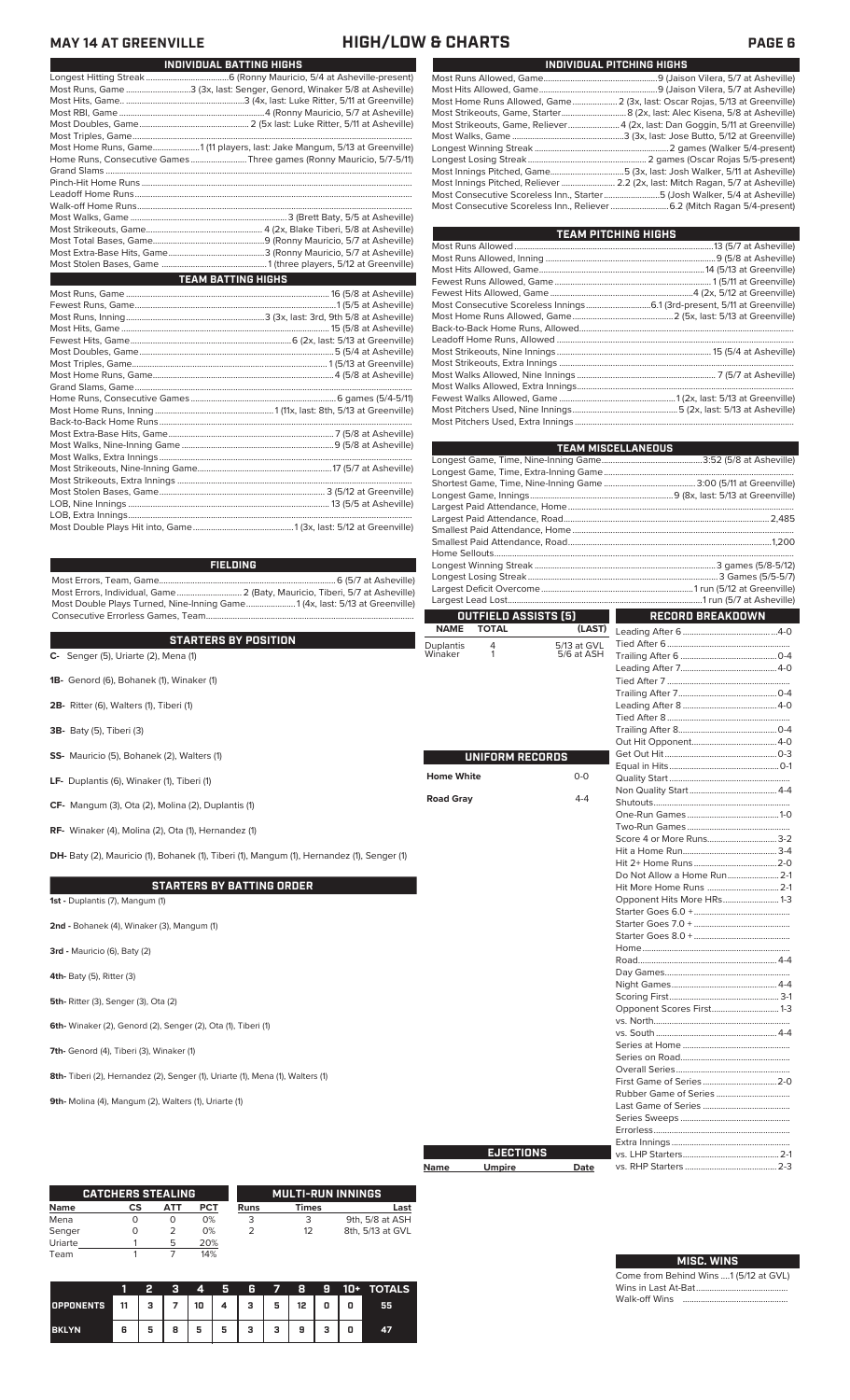# **MAY 14 AT GREENVILLE GAME BY GAME RESULTS PAGE 7**

|              |                |                                            |                        |          |         |                   |        | <b>GAME-BY-GAME RESULTS</b>                |                               |                 |             |                   |
|--------------|----------------|--------------------------------------------|------------------------|----------|---------|-------------------|--------|--------------------------------------------|-------------------------------|-----------------|-------------|-------------------|
| <b>DATE</b>  | GM#            | OPPONENT                                   | W-L/TIME SCORE         |          | RECORD  | POSITION          | GA/GB  | <b>WINNING PITCHER</b>                     | <b>LOSING PITCHER</b>         | <b>SAVE</b>     | <b>TIME</b> | <b>ATTENDANCE</b> |
| 5/4          | $\mathbf{1}$   | at Asheville                               | W                      | $8 - 2$  | $1 - 0$ | T1st              | $+1$   | Josh Walker (1-0)                          | Blair Henley (0-1)            |                 | 3:16        | 1,200             |
| 5/5          | $\overline{2}$ | at Asheville                               | L                      | $6-1$    | $1 - 1$ | T <sub>2</sub> nd | $-1$   | Chandler Casey (1-0)                       | Jose Butto (1-0)              |                 | 3:26        | 1,200             |
| 5/6          | 3              | at Asheville                               | L                      | $11 - 4$ | $1 - 2$ | T3rd              | $-2$   | Matt Ruppenthal (1-0)                      | Oscar Rojas (0-1)             |                 | 3:10        | 1,200             |
| 5/7          | 4              | at Asheville                               | L                      | $13 - 7$ | $1 - 3$ | T3rd              | $-3$   | R.J. Freure (1-0)                          | Jaison Vilera (0-1)           |                 | 3:44        | 1,200             |
| 5/8          | 5              | at Asheville                               | W                      | $16-12$  | $2 - 3$ | T3rd              | -3     | Alec Kisena (1-0)                          | Juan Pablo Lopez (1-0)        |                 | 3:52        | 1,200             |
| 5/9          | 6              | at Asheville                               |                        |          |         |                   |        | Cancelled due to non-COVID-related illness |                               |                 |             |                   |
| 5/10         |                | OFF DAY                                    |                        |          |         |                   |        |                                            |                               |                 |             |                   |
| 5/11         | $\overline{7}$ | at Greenville                              | W                      | $6-1$    | $3-3$   | 2nd               | $-2.5$ | Josh Walker (2-0)                          | Jay Groome (0-2)              |                 | 3:00        | 1,995             |
| 5/12         | 8              | at Greenville                              | W                      | $3 - 2$  | $4-3$   | 2nd               | $-1.5$ | Brian Metoyer (1-0)                        | Yusniel Padron-Artilles (0-2) | Mitch Ragan (1) | 3:14        | 1,819             |
| 5/13         | 9              | at Greenville                              | L                      | $8 - 2$  | $4 - 4$ | 2nd               | $-2.5$ | Chris Murphy (1-1)                         | Oscar Rojas (0-2)             |                 | 3:21        | 2,485             |
| 5/14         | 10             | at Greenville                              | 7:05 p.m.              |          |         |                   |        |                                            |                               |                 |             |                   |
| 5/15         | 11             | at Greenville                              | 7:05 p.m.              |          |         |                   |        |                                            |                               |                 |             |                   |
| 5/16         | 12             | at Greenville                              | 3:05 p.m.              |          |         |                   |        |                                            |                               |                 |             |                   |
| 5/17         |                | OFF DAY                                    |                        |          |         |                   |        |                                            |                               |                 |             |                   |
| 5/18         | 13             | <b>Hudson Valley</b>                       | 6:30 p.m.              |          |         |                   |        |                                            |                               |                 |             |                   |
| 5/19         | 14             | <b>Hudson Valley</b>                       | 6:30 p.m.              |          |         |                   |        |                                            |                               |                 |             |                   |
| 5/20         | 15             | <b>Hudson Valley</b>                       | 6:30 p.m.              |          |         |                   |        |                                            |                               |                 |             |                   |
| 5/21         | 16             | <b>Hudson Valley</b>                       | 7:00 p.m.              |          |         |                   |        |                                            |                               |                 |             |                   |
| 5/22         | 17             | <b>Hudson Valley</b>                       | 4:00 p.m.              |          |         |                   |        |                                            |                               |                 |             |                   |
| 5/23         | 18             | <b>Hudson Valley</b>                       | 1:00 p.m.              |          |         |                   |        |                                            |                               |                 |             |                   |
| 5/24         |                | OFF DAY                                    |                        |          |         |                   |        |                                            |                               |                 |             |                   |
| 5/25         | 19             | Aberdeen                                   | 6:30 p.m.              |          |         |                   |        |                                            |                               |                 |             |                   |
| 5/26         | 20             | Aberdeen                                   | 6:30 p.m.              |          |         |                   |        |                                            |                               |                 |             |                   |
| 5/27         | 21             | Aberdeen                                   | 6:30 p.m.              |          |         |                   |        |                                            |                               |                 |             |                   |
| 5/28         | 22             | Aberdeen                                   | 7:00 p.m.              |          |         |                   |        |                                            |                               |                 |             |                   |
| 5/29         | 23             | Aberdeen                                   | 4:00 p.m.              |          |         |                   |        |                                            |                               |                 |             |                   |
| 5/30         | 24             | Aberdeen                                   | 1:00 p.m.              |          |         |                   |        |                                            |                               |                 |             |                   |
| 5/31         |                | OFF DAY                                    |                        |          |         |                   |        | MAY [4-4]                                  |                               |                 |             |                   |
| 6/1          | 25             | at Jersey Shore                            | 7:05 p.m.              |          |         |                   |        |                                            |                               |                 |             |                   |
| 6/2          | 26             | at Jersey Shore                            | 7:05 p.m.              |          |         |                   |        |                                            |                               |                 |             |                   |
| 6/3          | 27             | at Jersey Shore                            | 7:05 p.m.              |          |         |                   |        |                                            |                               |                 |             |                   |
| 6/4          | 28             | at Jersey Shore                            | 7:05 p.m.              |          |         |                   |        |                                            |                               |                 |             |                   |
| 6/5          | 29             | at Jersey Shore                            | 7:05 p.m.              |          |         |                   |        |                                            |                               |                 |             |                   |
| 6/6          | 30             | at Jersey Shore                            | 1:05 p.m.              |          |         |                   |        |                                            |                               |                 |             |                   |
| 6/7          |                | OFF DAY                                    |                        |          |         |                   |        |                                            |                               |                 |             |                   |
| 6/8          | 31             | <b>Hudson Valley</b>                       | 6:30 p.m.              |          |         |                   |        |                                            |                               |                 |             |                   |
| 6/9          | 32             | <b>Hudson Valley</b>                       | 6:30 p.m.              |          |         |                   |        |                                            |                               |                 |             |                   |
| 6/10         | 33             | <b>Hudson Valley</b>                       | 6:30 p.m.              |          |         |                   |        |                                            |                               |                 |             |                   |
| 6/11         | 34             | <b>Hudson Valley</b>                       | 7:00 p.m.              |          |         |                   |        |                                            |                               |                 |             |                   |
| 6/12         | 35             | <b>Hudson Valley</b>                       | 4:00 p.m.              |          |         |                   |        |                                            |                               |                 |             |                   |
| 6/13         | 36             | <b>Hudson Valley</b>                       | 1:00 p.m.              |          |         |                   |        |                                            |                               |                 |             |                   |
| 6/14         |                | OFF DAY                                    |                        |          |         |                   |        |                                            |                               |                 |             |                   |
| 6/15         | 37             | at Wilmington                              | 7:05 p.m.              |          |         |                   |        |                                            |                               |                 |             |                   |
| 6/16         | 38             | at Wilmington                              | 7:05 p.m.              |          |         |                   |        |                                            |                               |                 |             |                   |
| 6/17         | 39             | at Wilmington                              | 7:05 p.m.              |          |         |                   |        |                                            |                               |                 |             |                   |
| 6/18         | 40             | at Wilmington                              | 7:05 p.m.              |          |         |                   |        |                                            |                               |                 |             |                   |
| 6/19         | 41             | at Wilmington                              | 6:05 p.m.              |          |         |                   |        |                                            |                               |                 |             |                   |
| 6/20         | 42             | at Wilmington                              | 1:05 p.m.              |          |         |                   |        |                                            |                               |                 |             |                   |
| 6/21         |                | OFF DAY                                    |                        |          |         |                   |        |                                            |                               |                 |             |                   |
| 6/22<br>6/23 | 43<br>44       | <b>Jersey Shore</b><br><b>Jersey Shore</b> | 6:30 p.m.<br>6:30 p.m. |          |         |                   |        |                                            |                               |                 |             |                   |
| 6/24         | 45             | <b>Jersey Shore</b>                        | 6:30 p.m.              |          |         |                   |        |                                            |                               |                 |             |                   |
| 6/25         | 46             | <b>Jersey Shore</b>                        | 7:00 p.m.              |          |         |                   |        |                                            |                               |                 |             |                   |
| 6/26         | 47             | <b>Jersey Shore</b>                        | 6:00 p.m.              |          |         |                   |        |                                            |                               |                 |             |                   |
| 6/27         | 48             | <b>Jersey Shore</b>                        | 4:00 p.m.              |          |         |                   |        |                                            |                               |                 |             |                   |
| 6/28         |                | OFF DAY                                    |                        |          |         |                   |        |                                            |                               |                 |             |                   |
| 6/29         | 49             | at Aberdeen                                | 7:05 p.m.              |          |         |                   |        |                                            |                               |                 |             |                   |
| 6/30         | 50             | at Aberdeen                                | 7:05 p.m.              |          |         |                   |        |                                            |                               |                 |             |                   |
|              |                |                                            |                        |          |         |                   |        | <b>JUNE (0-0)</b>                          |                               |                 |             |                   |
| 7/1          | 51             | at Aberdeen                                | 7:05 p.m.              |          |         |                   |        |                                            |                               |                 |             |                   |
| 7/2          | 52             | at Aberdeen                                | 7:05 p.m.              |          |         |                   |        |                                            |                               |                 |             |                   |
| 7/3          | 53             | at Aberdeen                                | 6:05 pm.               |          |         |                   |        |                                            |                               |                 |             |                   |
| 7/4          | 54             | at Aberdeen                                | 2:05 p.m.              |          |         |                   |        |                                            |                               |                 |             |                   |
| 7/5          |                | OFF DAY                                    |                        |          |         |                   |        |                                            |                               |                 |             |                   |
| 7/6          | 55             | at Hudson Valley                           | 7:05 p.m.              |          |         |                   |        |                                            |                               |                 |             |                   |
| 7/7          | 56             | at Hudson Valley                           | 7:05 p.m.              |          |         |                   |        |                                            |                               |                 |             |                   |
| 7/8          | 57             | at Hudson Valley                           | 7:05 p.m.              |          |         |                   |        |                                            |                               |                 |             |                   |
| 7/9          | 58             | at Hudson Valley                           | 7:05 p.m.              |          |         |                   |        |                                            |                               |                 |             |                   |
| 7/10         | 59             | at Hudson Valley 6:05 p.m.                 |                        |          |         |                   |        |                                            |                               |                 |             |                   |

7/11 60 at Hudson Valley 4:35 p.m.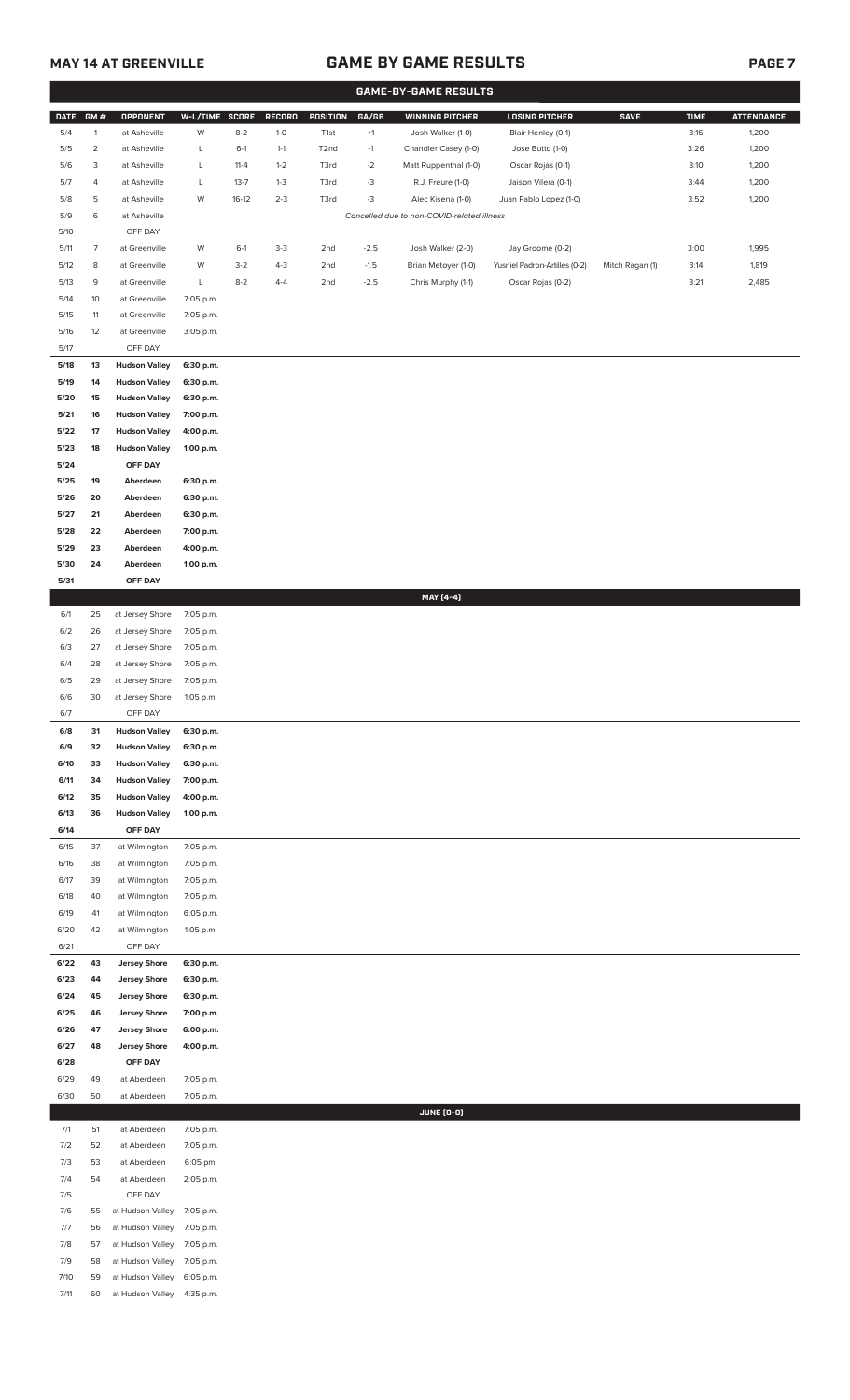## **MAY 14 AT GREENVILLE GAME-BY-GAME PAGE 8**

| <b>DATE</b> | GM# | OPPONENT                   | W-L/TIME SCORE | RECORD<br>POSITION<br>GA/GB | <b>WINNING PITCHER</b> | <b>LOSING PITCHER</b> | <b>SAVE</b> | <b>TIME</b> | <b>ATTENDANCE</b> |
|-------------|-----|----------------------------|----------------|-----------------------------|------------------------|-----------------------|-------------|-------------|-------------------|
| 7/12        |     | OFF DAY                    |                |                             |                        |                       |             |             |                   |
| 7/13        | 61  | <b>Jersey Shore</b>        | 6:30 p.m.      |                             |                        |                       |             |             |                   |
| 7/14        | 62  | <b>Jersey Shore</b>        | 6:30 p.m.      |                             |                        |                       |             |             |                   |
| 7/15        | 63  | <b>Jersey Shore</b>        | 6:30 p.m.      |                             |                        |                       |             |             |                   |
| 7/16        | 64  | <b>Jersey Shore</b>        | 7:00 p.m.      |                             |                        |                       |             |             |                   |
| 7/17        | 65  | <b>Jersey Shore</b>        | 6:00 p.m.      |                             |                        |                       |             |             |                   |
|             |     |                            |                |                             |                        |                       |             |             |                   |
| 7/18        | 66  | <b>Jersey Shore</b>        | 4:00 p.m.      |                             |                        |                       |             |             |                   |
| 7/19        |     | OFF DAY                    |                |                             |                        |                       |             |             |                   |
| 7/20        | 67  | Wilmington                 | 6:30 p.m.      |                             |                        |                       |             |             |                   |
| 7/21        | 68  | Wilmington                 | 6:30 p.m.      |                             |                        |                       |             |             |                   |
| 7/22        | 69  | Wilmington                 | 6:30 p.m.      |                             |                        |                       |             |             |                   |
| 7/23        | 70  | Wilmington                 | 7:00 p.m.      |                             |                        |                       |             |             |                   |
| 7/24        | 71  | Wilmington                 | 6:00 p.m.      |                             |                        |                       |             |             |                   |
| 7/25        | 72  | Wilmington                 | 4:00 p.m.      |                             |                        |                       |             |             |                   |
| 7/26        |     | OFF DAY                    |                |                             |                        |                       |             |             |                   |
| 7/27        | 73  | at Jersey Shore            | 7:05 p.m.      |                             |                        |                       |             |             |                   |
| 7/28        | 74  | at Jersey Shore            | 7:05 p.m.      |                             |                        |                       |             |             |                   |
| 7/29        | 75  | at Jersey Shore            |                |                             |                        |                       |             |             |                   |
|             |     |                            | 7:05 p.m.      |                             |                        |                       |             |             |                   |
| 7/30        | 76  | at Jersey Shore            | 7:05 p.m.      |                             |                        |                       |             |             |                   |
| 7/31        | 77  | at Jersey Shore            | 7:05 p.m.      |                             |                        |                       |             |             |                   |
|             |     |                            |                |                             | JULY (0-0)             |                       |             |             |                   |
| 8/1         | 78  | at Jersey Shore            | 1:05 p.m.      |                             |                        |                       |             |             |                   |
| 8/2         |     | OFF DAY                    |                |                             |                        |                       |             |             |                   |
| 8/3         | 79  | <b>Hudson Valley</b>       | 6:30 p.m.      |                             |                        |                       |             |             |                   |
| 8/4         | 80  | <b>Hudson Valley</b>       | 6:30 p.m.      |                             |                        |                       |             |             |                   |
| 8/5         | 81  | <b>Hudson Valley</b>       | 6:30 p.m.      |                             |                        |                       |             |             |                   |
| 8/6         | 82  | <b>Hudson Valley</b>       | 7:00 p.m.      |                             |                        |                       |             |             |                   |
| 8/7         | 83  | <b>Hudson Valley</b>       | 6:00 p.m.      |                             |                        |                       |             |             |                   |
| 8/8         | 84  | <b>Hudson Valley</b>       | 4:00 p.m.      |                             |                        |                       |             |             |                   |
| 8/9         |     | OFF DAY                    |                |                             |                        |                       |             |             |                   |
|             |     |                            |                |                             |                        |                       |             |             |                   |
| 8/10        | 85  | at Wilmington              | 7:05 p.m.      |                             |                        |                       |             |             |                   |
| 8/11        | 86  | at Wilmington              | 7:05 p.m.      |                             |                        |                       |             |             |                   |
| 8/12        | 87  | at Wilmington              | 7:05 p.m.      |                             |                        |                       |             |             |                   |
| 8/13        | 88  | at Wilmington              | 7:05 p.m.      |                             |                        |                       |             |             |                   |
| 8/14        | 89  | at Wilmington              | 6:05 p.m.      |                             |                        |                       |             |             |                   |
| 8/15        | 90  | at Wilmington              | 1:05 p.m.      |                             |                        |                       |             |             |                   |
| 8/16        |     | OFF DAY                    |                |                             |                        |                       |             |             |                   |
| 8/17        | 91  | at Hudson Valley 7:05 p.m. |                |                             |                        |                       |             |             |                   |
| 8/18        | 92  | at Hudson Valley           | 7:05 p.m.      |                             |                        |                       |             |             |                   |
| 8/19        | 93  | at Hudson Valley           | 7:05 p.m.      |                             |                        |                       |             |             |                   |
| 8/20        | 94  | at Hudson Valley           | 7:05 p.m.      |                             |                        |                       |             |             |                   |
| 8/21        | 95  | at Hudson Valley           | 6:05 p.m.      |                             |                        |                       |             |             |                   |
| 8/22        |     |                            |                |                             |                        |                       |             |             |                   |
|             | 96  | at Hudson Valley           | 4:35 p.m.      |                             |                        |                       |             |             |                   |
| 8/23        |     | OFF DAY                    |                |                             |                        |                       |             |             |                   |
| 8/24        | 97  | Aberdeen                   | 6:30 p.m.      |                             |                        |                       |             |             |                   |
| 8/25        | 98  | Aberdeen                   | 6:30 p.m.      |                             |                        |                       |             |             |                   |
| 8/26        | 99  | Aberdeen                   | 6:30 p.m.      |                             |                        |                       |             |             |                   |
| 8/27        | 100 | Aberdeen                   | 7:00 p.m.      |                             |                        |                       |             |             |                   |
| 8/28        | 101 | Aberdeen                   | 6:00 p.m.      |                             |                        |                       |             |             |                   |
| 8/29        | 102 | Aberdeen                   | 4:00 p.m.      |                             |                        |                       |             |             |                   |
| 8/30        |     | OFF DAY                    |                |                             |                        |                       |             |             |                   |
| 8/31        | 103 | Wilmington                 | 6:30 p.m.      |                             |                        |                       |             |             |                   |
|             |     |                            |                |                             | AUGUST (0-0)           |                       |             |             |                   |
| 9/1         | 104 | Wilmington                 | 6:30 p.m.      |                             |                        |                       |             |             |                   |
| 9/2         | 105 | Wilmington                 | 6:30 p.m.      |                             |                        |                       |             |             |                   |
| 9/3         | 106 | Wilmington                 | 7:00 p.m.      |                             |                        |                       |             |             |                   |
|             |     |                            |                |                             |                        |                       |             |             |                   |
| 9/4         | 107 | Wilmington                 | 6:00 p.m.      |                             |                        |                       |             |             |                   |
| 9/5         | 108 | Wilmington                 | 4:00 p.m.      |                             |                        |                       |             |             |                   |
| 9/6         |     | OFF DAY                    |                |                             |                        |                       |             |             |                   |
| 9/7         | 109 | at Hudson Valley           | 7:05 p.m.      |                             |                        |                       |             |             |                   |
| 9/8         | 110 | at Hudson Valley           | 7:05 p.m.      |                             |                        |                       |             |             |                   |
| 9/9         | 111 | at Hudson Valley           | 7:05 p.m.      |                             |                        |                       |             |             |                   |
| 9/10        | 112 | at Hudson Valley           | 7:05 p.m.      |                             |                        |                       |             |             |                   |
| 9/11        | 113 | at Hudson Valley           | 6:05 p.m.      |                             |                        |                       |             |             |                   |
| 9/12        | 114 | at Hudson Valley           | 4:35 p.m.      |                             |                        |                       |             |             |                   |
| 9/13        |     | OFF DAY                    |                |                             |                        |                       |             |             |                   |
| 9/14        | 115 | <b>Jersey Shore</b>        | 6:30 p.m.      |                             |                        |                       |             |             |                   |
| 9/15        | 116 | <b>Jersey Shore</b>        | 6:30 p.m.      |                             |                        |                       |             |             |                   |
|             | 117 |                            |                |                             |                        |                       |             |             |                   |
| 9/16        |     | <b>Jersey Shore</b>        | 6:30 p.m.      |                             |                        |                       |             |             |                   |
| 9/17        | 118 | <b>Jersey Shore</b>        | 7:00 p.m.      |                             |                        |                       |             |             |                   |
| 9/18        | 119 | <b>Jersey Shore</b>        | 4:00 p.m.      |                             |                        |                       |             |             |                   |
| 9/19        | 120 | <b>Jersey Shore</b>        | 1:00 p.m.      |                             |                        |                       |             |             |                   |

**SEPTEMBER (0-0)**